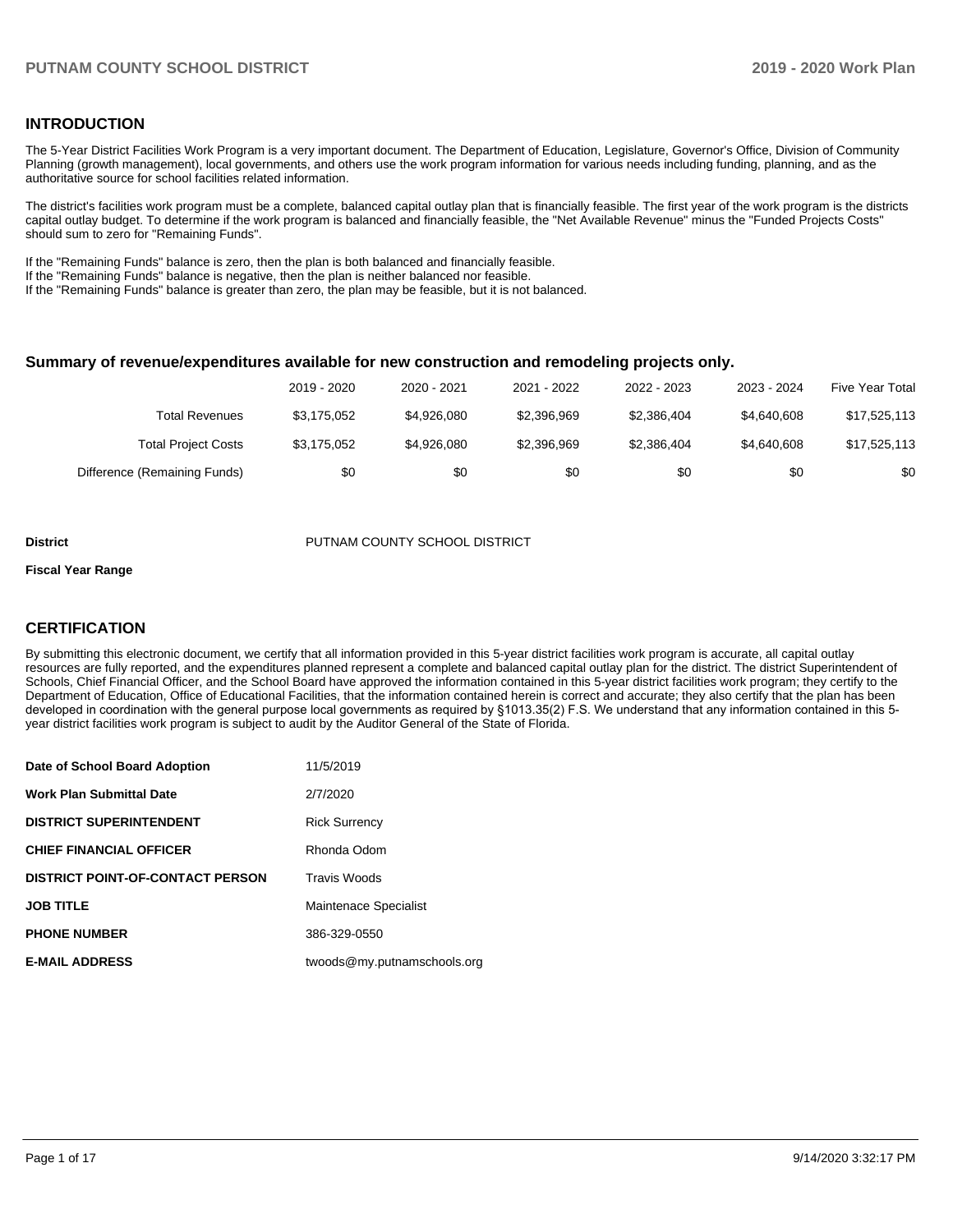# **Expenditures**

### **Expenditure for Maintenance, Repair and Renovation from 1.50-Mills and PECO**

Annually, prior to the adoption of the district school budget, each school board must prepare a tentative district facilities work program that includes a schedule of major repair and renovation projects necessary to maintain the educational and ancillary facilities of the district.

| Item                                                                                                                                                                                                                                                                                                                                                                                                                                                                                                                                                                                                                                                                                                                                                  |                                                                                                                                                                                                                                                                                                                                                                                                                                                                                                                                                                                                                                                                                                                                                                                                         | 2019 - 2020<br><b>Actual Budget</b> | 2020 - 2021<br>Projected | 2021 - 2022<br>Projected | 2022 - 2023<br>Projected | 2023 - 2024<br>Projected | <b>Total</b> |  |  |  |  |
|-------------------------------------------------------------------------------------------------------------------------------------------------------------------------------------------------------------------------------------------------------------------------------------------------------------------------------------------------------------------------------------------------------------------------------------------------------------------------------------------------------------------------------------------------------------------------------------------------------------------------------------------------------------------------------------------------------------------------------------------------------|---------------------------------------------------------------------------------------------------------------------------------------------------------------------------------------------------------------------------------------------------------------------------------------------------------------------------------------------------------------------------------------------------------------------------------------------------------------------------------------------------------------------------------------------------------------------------------------------------------------------------------------------------------------------------------------------------------------------------------------------------------------------------------------------------------|-------------------------------------|--------------------------|--------------------------|--------------------------|--------------------------|--------------|--|--|--|--|
| <b>HVAC</b>                                                                                                                                                                                                                                                                                                                                                                                                                                                                                                                                                                                                                                                                                                                                           |                                                                                                                                                                                                                                                                                                                                                                                                                                                                                                                                                                                                                                                                                                                                                                                                         | \$300,000                           | \$400,000                | \$250.000                | \$250,000                | \$250,000                | \$1,450,000  |  |  |  |  |
| Locations: BROWNING PEARCE ELEMENTARY (NEW), BROWNING PEARCE ELEMENTARY (OLD), C H PRICE MIDDLE, C.L. Overturf sixth Grade<br>Center, CRESCENT CITY HIGH SCHOOL, DISTRICT RESOURCE CENTER, ELEANOR H MILLER SCHOOL, GEORGE C. MILLER MIDDLE<br>SCHOOL, INTERLACHEN ELEMENTARY, INTERLACHEN SENIOR HIGH, JAMES A LONG ELEMENTARY, KELLEY SMITH ELEMENTARY,<br>MELLON ELEMENTARY, MELROSE ELEMENTARY, MIDDLETON BURNEY ELEMENTARY, NORTH EAST FLORIDA EDUCATION<br>CONSORTIUM, OCHWILLA ELEMENTARY, PALATKA SENIOR HIGH, PUTNAM SUPERINTENDENT'S OFFICE (OLD), Q.I. ROBERTS<br>JUNIOR SENIOR HIGH SCHOOL, ROBERT H JENKINS JR MIDDLE, SCHOOL MAINTENANCE, WILLIAM D MOSELEY ELEMENTARY<br>(OLD), William D. Moseley Elementary (NEW) (aka River Breeze) |                                                                                                                                                                                                                                                                                                                                                                                                                                                                                                                                                                                                                                                                                                                                                                                                         |                                     |                          |                          |                          |                          |              |  |  |  |  |
| Flooring                                                                                                                                                                                                                                                                                                                                                                                                                                                                                                                                                                                                                                                                                                                                              |                                                                                                                                                                                                                                                                                                                                                                                                                                                                                                                                                                                                                                                                                                                                                                                                         | \$100,000                           | \$100,000                | \$100,000                | \$125,000                | \$50,000                 | \$475,000    |  |  |  |  |
|                                                                                                                                                                                                                                                                                                                                                                                                                                                                                                                                                                                                                                                                                                                                                       | Locations: BROWNING PEARCE ELEMENTARY (NEW), BROWNING PEARCE ELEMENTARY (OLD), C H PRICE MIDDLE, C.L. Overturf sixth Grade<br>Center, CRESCENT CITY HIGH SCHOOL, DISTRICT RESOURCE CENTER, ELEANOR H MILLER SCHOOL, GEORGE C. MILLER MIDDLE<br>SCHOOL, INTERLACHEN ELEMENTARY, INTERLACHEN SENIOR HIGH, JAMES A LONG ELEMENTARY, KELLEY SMITH ELEMENTARY,<br>MELLON ELEMENTARY, MELROSE ELEMENTARY, MIDDLETON BURNEY ELEMENTARY, NORTH EAST FLORIDA EDUCATION<br>CONSORTIUM, OCHWILLA ELEMENTARY, PALATKA SENIOR HIGH, PUTNAM SUPERINTENDENT'S OFFICE (OLD), Q.I. ROBERTS<br>JUNIOR SENIOR HIGH SCHOOL, ROBERT H JENKINS JR MIDDLE, SCHOOL MAINTENANCE, WILLIAM D MOSELEY ELEMENTARY<br>(OLD), William D. Moseley Elementary (NEW) (aka River Breeze)                                                   |                                     |                          |                          |                          |                          |              |  |  |  |  |
| Roofing                                                                                                                                                                                                                                                                                                                                                                                                                                                                                                                                                                                                                                                                                                                                               |                                                                                                                                                                                                                                                                                                                                                                                                                                                                                                                                                                                                                                                                                                                                                                                                         | \$200,000                           | \$400,000                | \$225,000                | \$225,000                | \$300,000                | \$1,350,000  |  |  |  |  |
| Locations:                                                                                                                                                                                                                                                                                                                                                                                                                                                                                                                                                                                                                                                                                                                                            | BROWNING PEARCE ELEMENTARY (NEW), BROWNING PEARCE ELEMENTARY (OLD), C H PRICE MIDDLE, C.L. Overturf sixth Grade<br>Center, CRESCENT CITY HIGH SCHOOL, DISTRICT RESOURCE CENTER, ELEANOR H MILLER SCHOOL, GEORGE C. MILLER MIDDLE<br>SCHOOL, INTERLACHEN ELEMENTARY, INTERLACHEN SENIOR HIGH, JAMES A LONG ELEMENTARY, KELLEY SMITH ELEMENTARY,<br>MELLON ELEMENTARY, MELROSE ELEMENTARY, MIDDLETON BURNEY ELEMENTARY, NORTH EAST FLORIDA EDUCATION<br>CONSORTIUM, OCHWILLA ELEMENTARY, PALATKA SENIOR HIGH, PUTNAM SUPERINTENDENT'S OFFICE (OLD), Q.I. ROBERTS<br>JUNIOR SENIOR HIGH SCHOOL, ROBERT H JENKINS JR MIDDLE, SCHOOL MAINTENANCE, WILLIAM D MOSELEY ELEMENTARY<br>(OLD). William D. Moselev Elementary (NEW) (aka River Breeze)                                                              |                                     |                          |                          |                          |                          |              |  |  |  |  |
| Safety to Life                                                                                                                                                                                                                                                                                                                                                                                                                                                                                                                                                                                                                                                                                                                                        |                                                                                                                                                                                                                                                                                                                                                                                                                                                                                                                                                                                                                                                                                                                                                                                                         | \$71.000                            | \$100,000                | \$100,000                | \$100.000                | \$100,000                | \$471,000    |  |  |  |  |
| Locations:                                                                                                                                                                                                                                                                                                                                                                                                                                                                                                                                                                                                                                                                                                                                            | BROWNING PEARCE ELEMENTARY (NEW), BROWNING PEARCE ELEMENTARY (OLD), C H PRICE MIDDLE, C.L. Overturf sixth Grade<br>Center, CRESCENT CITY HIGH SCHOOL, DISTRICT RESOURCE CENTER, ELEANOR H MILLER SCHOOL, GEORGE C. MILLER MIDDLE<br>SCHOOL, INTERLACHEN ELEMENTARY, INTERLACHEN SENIOR HIGH, JAMES A LONG ELEMENTARY, KELLEY SMITH ELEMENTARY,<br>MELLON ELEMENTARY, MELROSE ELEMENTARY, MIDDLETON BURNEY ELEMENTARY, NORTH EAST FLORIDA EDUCATION<br>CONSORTIUM, OCHWILLA ELEMENTARY, PALATKA SENIOR HIGH, PUTNAM SUPERINTENDENT'S OFFICE (OLD), Q.I. ROBERTS<br>JUNIOR SENIOR HIGH SCHOOL, ROBERT H JENKINS JR MIDDLE, SCHOOL MAINTENANCE, WILLIAM D MOSELEY ELEMENTARY<br>(OLD), William D. Moseley Elementary (NEW) (aka River Breeze)                                                              |                                     |                          |                          |                          |                          |              |  |  |  |  |
| Fencing                                                                                                                                                                                                                                                                                                                                                                                                                                                                                                                                                                                                                                                                                                                                               |                                                                                                                                                                                                                                                                                                                                                                                                                                                                                                                                                                                                                                                                                                                                                                                                         | \$20,000                            | \$25,000                 | \$25,000                 | \$25,000                 | \$25,000                 | \$120,000    |  |  |  |  |
| Locations:                                                                                                                                                                                                                                                                                                                                                                                                                                                                                                                                                                                                                                                                                                                                            | BROWNING PEARCE ELEMENTARY (NEW), BROWNING PEARCE ELEMENTARY (OLD), C H PRICE MIDDLE, C.L. Overturf sixth Grade<br>Center, CRESCENT CITY HIGH SCHOOL, DISTRICT RESOURCE CENTER, ELEANOR H MILLER SCHOOL, GEORGE C. MILLER MIDDLE<br>SCHOOL. INTERLACHEN ELEMENTARY. INTERLACHEN SENIOR HIGH. JAMES A LONG ELEMENTARY. KELLEY SMITH ELEMENTARY.<br>MELLON ELEMENTARY, MELROSE ELEMENTARY, MIDDLETON BURNEY ELEMENTARY, NORTH EAST FLORIDA EDUCATION<br>CONSORTIUM, OCHWILLA ELEMENTARY, PALATKA SENIOR HIGH, PUTNAM SUPERINTENDENT'S OFFICE (OLD), Q.I. ROBERTS<br>JUNIOR SENIOR HIGH SCHOOL, ROBERT H JENKINS JR MIDDLE, SCHOOL MAINTENANCE, WILLIAM D MOSELEY ELEMENTARY<br>(OLD), William D. Moseley Elementary (NEW) (aka River Breeze)                                                              |                                     |                          |                          |                          |                          |              |  |  |  |  |
| Parking                                                                                                                                                                                                                                                                                                                                                                                                                                                                                                                                                                                                                                                                                                                                               |                                                                                                                                                                                                                                                                                                                                                                                                                                                                                                                                                                                                                                                                                                                                                                                                         | \$400,000                           | \$200,000                | \$200,000                | \$130,000                | \$200,000                | \$1,130,000  |  |  |  |  |
| Locations:                                                                                                                                                                                                                                                                                                                                                                                                                                                                                                                                                                                                                                                                                                                                            | BROWNING PEARCE ELEMENTARY (NEW), BROWNING PEARCE ELEMENTARY (OLD), C H PRICE MIDDLE, C.L. Overturf sixth Grade<br>Center, CRESCENT CITY HIGH SCHOOL, DISTRICT RESOURCE CENTER, ELEANOR H MILLER SCHOOL, GEORGE C. MILLER MIDDLE<br>SCHOOL, INTERLACHEN ELEMENTARY, INTERLACHEN SENIOR HIGH, JAMES A LONG ELEMENTARY, KELLEY SMITH ELEMENTARY,<br>MELLON ELEMENTARY, MELROSE ELEMENTARY, MIDDLETON BURNEY ELEMENTARY, NORTH EAST FLORIDA EDUCATION<br>CONSORTIUM, OCHWILLA ELEMENTARY, PALATKA SENIOR HIGH, PUTNAM SUPERINTENDENT'S OFFICE (NEW), PUTNAM<br>SUPERINTENDENT'S OFFICE (OLD), PUTNAM Transportation, Q.I. ROBERTS JUNIOR SENIOR HIGH SCHOOL, ROBERT H JENKINS JR<br>MIDDLE, SCHOOL MAINTENANCE, WILLIAM D MOSELEY ELEMENTARY (OLD), William D. Moseley Elementary (NEW) (aka River Breeze) |                                     |                          |                          |                          |                          |              |  |  |  |  |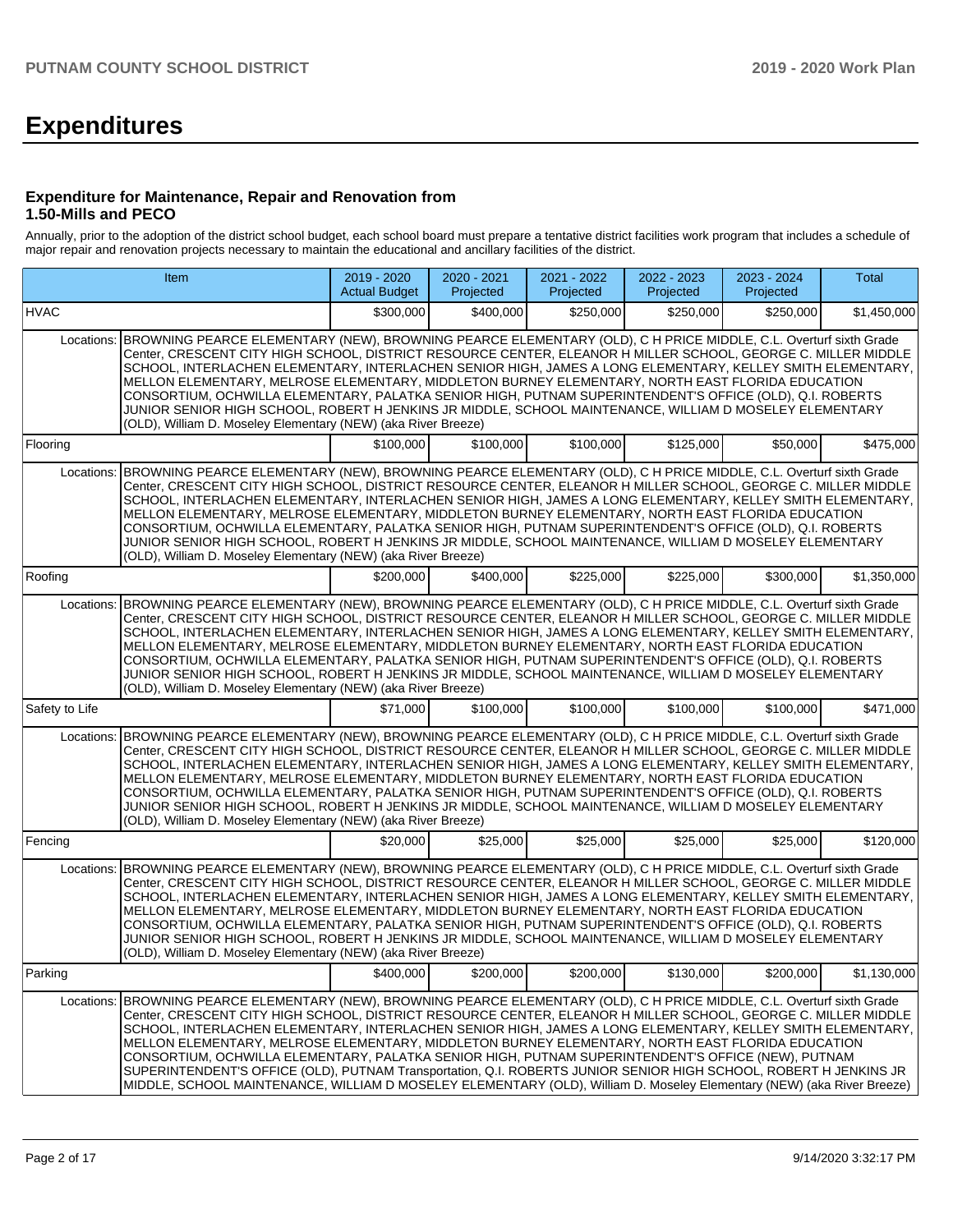| Electrical                       |                                                                                                                                                                                                                                                                                                                                                                                                                                                                                                                                                                                                                                                                                                                                                                                                         | \$60,000    | \$100,000   | \$100,000   | \$100,000   | \$100,000   | \$460,000   |
|----------------------------------|---------------------------------------------------------------------------------------------------------------------------------------------------------------------------------------------------------------------------------------------------------------------------------------------------------------------------------------------------------------------------------------------------------------------------------------------------------------------------------------------------------------------------------------------------------------------------------------------------------------------------------------------------------------------------------------------------------------------------------------------------------------------------------------------------------|-------------|-------------|-------------|-------------|-------------|-------------|
| Locations:                       | BROWNING PEARCE ELEMENTARY (NEW), BROWNING PEARCE ELEMENTARY (OLD), C H PRICE MIDDLE, C.L. Overturf sixth Grade<br>Center, CRESCENT CITY HIGH SCHOOL, DISTRICT RESOURCE CENTER, ELEANOR H MILLER SCHOOL, GEORGE C. MILLER MIDDLE<br>SCHOOL, INTERLACHEN ELEMENTARY, INTERLACHEN SENIOR HIGH, JAMES A LONG ELEMENTARY, KELLEY SMITH ELEMENTARY,<br>MELLON ELEMENTARY, MELROSE ELEMENTARY, MIDDLETON BURNEY ELEMENTARY, NORTH EAST FLORIDA EDUCATION<br>CONSORTIUM, OCHWILLA ELEMENTARY, PALATKA SENIOR HIGH, PUTNAM SUPERINTENDENT'S OFFICE (OLD), Q.I. ROBERTS<br>JUNIOR SENIOR HIGH SCHOOL, ROBERT H JENKINS JR MIDDLE, SCHOOL MAINTENANCE, WILLIAM D MOSELEY ELEMENTARY<br>(OLD), William D. Moseley Elementary (NEW) (aka River Breeze)                                                              |             |             |             |             |             |             |
| Fire Alarm                       |                                                                                                                                                                                                                                                                                                                                                                                                                                                                                                                                                                                                                                                                                                                                                                                                         | \$97,000    | \$100,000   | \$100,000   | \$100,000   | \$100,000   | \$497,000   |
| Locations:                       | BROWNING PEARCE ELEMENTARY (NEW), BROWNING PEARCE ELEMENTARY (OLD), C H PRICE MIDDLE, C.L. Overturf sixth Grade<br>Center, CRESCENT CITY HIGH SCHOOL, DISTRICT RESOURCE CENTER, ELEANOR H MILLER SCHOOL, GEORGE C. MILLER MIDDLE<br>SCHOOL, INTERLACHEN ELEMENTARY, INTERLACHEN SENIOR HIGH, JAMES A LONG ELEMENTARY, KELLEY SMITH ELEMENTARY,<br>MELLON ELEMENTARY, MELROSE ELEMENTARY, MIDDLETON BURNEY ELEMENTARY, NORTH EAST FLORIDA EDUCATION<br>CONSORTIUM, OCHWILLA ELEMENTARY, PALATKA SENIOR HIGH, PUTNAM SUPERINTENDENT'S OFFICE (OLD), Q.I. ROBERTS<br>JUNIOR SENIOR HIGH SCHOOL, ROBERT H JENKINS JR MIDDLE, SCHOOL MAINTENANCE, WILLIAM D MOSELEY ELEMENTARY<br>(OLD), William D. Moseley Elementary (NEW) (aka River Breeze)                                                              |             |             |             |             |             |             |
| Telephone/Intercom System        |                                                                                                                                                                                                                                                                                                                                                                                                                                                                                                                                                                                                                                                                                                                                                                                                         | \$0         | \$0         | \$0         | \$0         | \$0         | \$0         |
|                                  | Locations: No Locations for this expenditure.                                                                                                                                                                                                                                                                                                                                                                                                                                                                                                                                                                                                                                                                                                                                                           |             |             |             |             |             |             |
| <b>Closed Circuit Television</b> |                                                                                                                                                                                                                                                                                                                                                                                                                                                                                                                                                                                                                                                                                                                                                                                                         | \$0         | \$0         | \$0         | \$0         | \$0         | \$0         |
|                                  | Locations: No Locations for this expenditure.                                                                                                                                                                                                                                                                                                                                                                                                                                                                                                                                                                                                                                                                                                                                                           |             |             |             |             |             |             |
| Paint                            |                                                                                                                                                                                                                                                                                                                                                                                                                                                                                                                                                                                                                                                                                                                                                                                                         | \$50,000    | \$50,000    | \$50,000    | \$50,000    | \$50,000    | \$250.000   |
| Locations:                       | BROWNING PEARCE ELEMENTARY (NEW), BROWNING PEARCE ELEMENTARY (OLD), C H PRICE MIDDLE, C.L. Overturf sixth Grade<br>Center, CRESCENT CITY HIGH SCHOOL, DISTRICT RESOURCE CENTER, ELEANOR H MILLER SCHOOL, GEORGE C. MILLER MIDDLE<br>SCHOOL, INTERLACHEN ELEMENTARY, INTERLACHEN SENIOR HIGH, JAMES A LONG ELEMENTARY, KELLEY SMITH ELEMENTARY,<br>MELLON ELEMENTARY, MELROSE ELEMENTARY, MIDDLETON BURNEY ELEMENTARY, NORTH EAST FLORIDA EDUCATION<br>CONSORTIUM, OCHWILLA ELEMENTARY, PALATKA SENIOR HIGH, PUTNAM SUPERINTENDENT'S OFFICE (NEW), PUTNAM<br>SUPERINTENDENT'S OFFICE (OLD), PUTNAM Transportation, Q.I. ROBERTS JUNIOR SENIOR HIGH SCHOOL, ROBERT H JENKINS JR<br>MIDDLE, SCHOOL MAINTENANCE, WILLIAM D MOSELEY ELEMENTARY (OLD), William D. Moseley Elementary (NEW) (aka River Breeze) |             |             |             |             |             |             |
| Maintenance/Repair               |                                                                                                                                                                                                                                                                                                                                                                                                                                                                                                                                                                                                                                                                                                                                                                                                         | \$30,000    | \$500.000   | \$500,000   | \$500,000   | \$500,000   | \$2,030,000 |
| Locations:                       | BROWNING PEARCE ELEMENTARY (NEW), BROWNING PEARCE ELEMENTARY (OLD), C H PRICE MIDDLE, C.L. Overturf sixth Grade<br>Center, CRESCENT CITY HIGH SCHOOL, DISTRICT RESOURCE CENTER, ELEANOR H MILLER SCHOOL, GEORGE C. MILLER MIDDLE<br>SCHOOL, INTERLACHEN ELEMENTARY, INTERLACHEN SENIOR HIGH, JAMES A LONG ELEMENTARY, KELLEY SMITH ELEMENTARY,<br>MELLON ELEMENTARY, MELROSE ELEMENTARY, MIDDLETON BURNEY ELEMENTARY, NORTH EAST FLORIDA EDUCATION<br>CONSORTIUM. OCHWILLA ELEMENTARY, PALATKA SENIOR HIGH, PUTNAM SUPERINTENDENT'S OFFICE (OLD), Q.I. ROBERTS<br>JUNIOR SENIOR HIGH SCHOOL, ROBERT H JENKINS JR MIDDLE, SCHOOL MAINTENANCE, WILLIAM D MOSELEY ELEMENTARY<br>(OLD), William D. Moseley Elementary (NEW) (aka River Breeze)                                                              |             |             |             |             |             |             |
|                                  | Sub Total:                                                                                                                                                                                                                                                                                                                                                                                                                                                                                                                                                                                                                                                                                                                                                                                              | \$1,328,000 | \$1,975,000 | \$1,650,000 | \$1,605,000 | \$1,675,000 | \$8,233,000 |

| <b>IPECO Maintenance Expenditures</b> | \$0         | \$333,122   | \$333,122   | \$333,122   | \$333,122   | \$1,332,488 |
|---------------------------------------|-------------|-------------|-------------|-------------|-------------|-------------|
| 1.50 Mill Sub Total: I                | \$1,583,000 | \$2,091,878 | \$1,766,878 | \$1,421,878 | \$1,491,878 | \$8,355,512 |

| Other Items                                                                                                                                                                                                                                                                                                                                                                                                                                                                                                                                                                                                                                                                                                                                                                                                          | $2019 - 2020$<br><b>Actual Budget</b> | $2020 - 2021$<br>Projected | 2021 - 2022<br>Projected | 2022 - 2023<br>Projected | $2023 - 2024$<br>Projected | Total     |
|----------------------------------------------------------------------------------------------------------------------------------------------------------------------------------------------------------------------------------------------------------------------------------------------------------------------------------------------------------------------------------------------------------------------------------------------------------------------------------------------------------------------------------------------------------------------------------------------------------------------------------------------------------------------------------------------------------------------------------------------------------------------------------------------------------------------|---------------------------------------|----------------------------|--------------------------|--------------------------|----------------------------|-----------|
| <b>LED Lighting Upgrda</b>                                                                                                                                                                                                                                                                                                                                                                                                                                                                                                                                                                                                                                                                                                                                                                                           | \$105,000                             | \$150,000                  | \$150,000                | \$0 <sub>1</sub>         | \$0                        | \$405,000 |
| Locations BROWNING PEARCE ELEMENTARY (NEW), BROWNING PEARCE ELEMENTARY (OLD), C H PRICE MIDDLE, C.L. Overturf sixth Grade<br>Center, CRESCENT CITY HIGH SCHOOL, DISTRICT RESOURCE CENTER, ELEANOR H MILLER SCHOOL, GEORGE C. MILLER<br>MIDDLE SCHOOL, INTERLACHEN ELEMENTARY, INTERLACHEN SENIOR HIGH, JAMES A LONG ELEMENTARY, KELLEY SMITH<br>ELEMENTARY, MELLON ELEMENTARY, MELROSE ELEMENTARY, MIDDLETON BURNEY ELEMENTARY, NORTH EAST FLORIDA<br>EDUCATION CONSORTIUM, OCHWILLA ELEMENTARY, PALATKA SENIOR HIGH, PUTNAM SUPERINTENDENT'S OFFICE (NEW),<br>PUTNAM SUPERINTENDENT'S OFFICE (OLD), PUTNAM Transportation, Q.I. ROBERTS JUNIOR SENIOR HIGH SCHOOL, ROBERT H<br>JENKINS JR MIDDLE, SCHOOL MAINTENANCE, WILLIAM D MOSELEY ELEMENTARY (OLD), William D. Moseley Elementary (NEW)<br>(aka River Breeze) |                                       |                            |                          |                          |                            |           |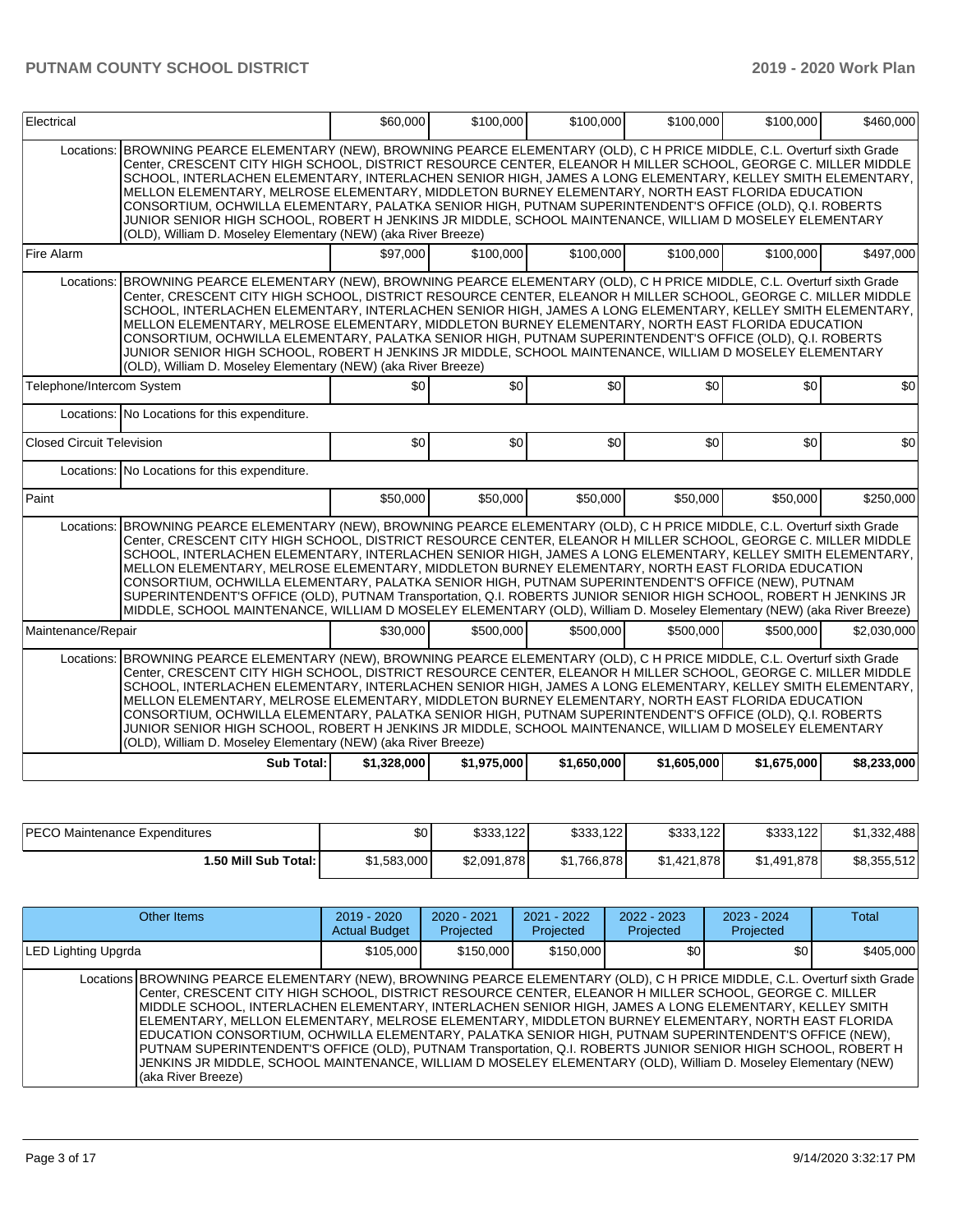| <b>WalkWay Covers</b>                                                                                                                                                                                                                                                                                                                                                                                                                                                                                                                                                                                                                                                                                                                                                                                                | \$150,000        | \$150,000   | \$150,000   | \$O         | \$0         | \$450,000   |
|----------------------------------------------------------------------------------------------------------------------------------------------------------------------------------------------------------------------------------------------------------------------------------------------------------------------------------------------------------------------------------------------------------------------------------------------------------------------------------------------------------------------------------------------------------------------------------------------------------------------------------------------------------------------------------------------------------------------------------------------------------------------------------------------------------------------|------------------|-------------|-------------|-------------|-------------|-------------|
| Locations BROWNING PEARCE ELEMENTARY (NEW), BROWNING PEARCE ELEMENTARY (OLD), C H PRICE MIDDLE, C.L. Overturf sixth Grade<br>Center, CRESCENT CITY HIGH SCHOOL, DISTRICT RESOURCE CENTER, ELEANOR H MILLER SCHOOL, GEORGE C. MILLER<br>MIDDLE SCHOOL. INTERLACHEN ELEMENTARY. INTERLACHEN SENIOR HIGH. JAMES A LONG ELEMENTARY. KELLEY SMITH<br>ELEMENTARY, MELLON ELEMENTARY, MELROSE ELEMENTARY, MIDDLETON BURNEY ELEMENTARY, NORTH EAST FLORIDA<br>EDUCATION CONSORTIUM, OCHWILLA ELEMENTARY, PALATKA SENIOR HIGH, PUTNAM SUPERINTENDENT'S OFFICE (NEW),<br>PUTNAM SUPERINTENDENT'S OFFICE (OLD), PUTNAM Transportation, Q.I. ROBERTS JUNIOR SENIOR HIGH SCHOOL, ROBERT H<br>JENKINS JR MIDDLE, SCHOOL MAINTENANCE, WILLIAM D MOSELEY ELEMENTARY (OLD), William D. Moseley Elementary (NEW)<br>(aka River Breeze) |                  |             |             |             |             |             |
| <b>Safety And Security</b>                                                                                                                                                                                                                                                                                                                                                                                                                                                                                                                                                                                                                                                                                                                                                                                           | \$0 <sub>1</sub> | \$150,000   | \$150,000   | \$150,000   | \$150,000   | \$600,000   |
| Locations BROWNING PEARCE ELEMENTARY (NEW), BROWNING PEARCE ELEMENTARY (OLD), C H PRICE MIDDLE, C.L. Overturf sixth Grade<br>Center, CRESCENT CITY HIGH SCHOOL, DISTRICT RESOURCE CENTER, ELEANOR H MILLER SCHOOL, GEORGE C. MILLER<br>MIDDLE SCHOOL, INTERLACHEN ELEMENTARY, INTERLACHEN SENIOR HIGH, JAMES A LONG ELEMENTARY, KELLEY SMITH<br>ELEMENTARY, MELLON ELEMENTARY, MELROSE ELEMENTARY, MIDDLETON BURNEY ELEMENTARY, NORTH EAST FLORIDA<br>EDUCATION CONSORTIUM, OCHWILLA ELEMENTARY, PALATKA SENIOR HIGH, PUTNAM SUPERINTENDENT'S OFFICE (NEW),<br>PUTNAM SUPERINTENDENT'S OFFICE (OLD), PUTNAM Transportation, Q.I. ROBERTS JUNIOR SENIOR HIGH SCHOOL, ROBERT H<br>JENKINS JR MIDDLE, SCHOOL MAINTENANCE, WILLIAM D MOSELEY ELEMENTARY (OLD), William D. Moseley Elementary (NEW)<br>(aka River Breeze) |                  |             |             |             |             |             |
| Total:                                                                                                                                                                                                                                                                                                                                                                                                                                                                                                                                                                                                                                                                                                                                                                                                               | \$1,583,000      | \$2,425,000 | \$2,100,000 | \$1,755,000 | \$1,825,000 | \$9,688,000 |

## **Local 1.50 Mill Expenditure For Maintenance, Repair and Renovation**

Anticipated expenditures expected from local funding sources over the years covered by the current work plan.

| Item                                                         | 2019 - 2020<br><b>Actual Budget</b> | 2020 - 2021<br>Projected | 2021 - 2022<br>Projected | 2022 - 2023<br>Projected | 2023 - 2024<br>Projected | <b>Total</b> |
|--------------------------------------------------------------|-------------------------------------|--------------------------|--------------------------|--------------------------|--------------------------|--------------|
| Remaining Maint and Repair from 1.5 Mills                    | \$1,583,000                         | \$2,091,878              | \$1,766,878              | \$1,421,878              | \$1,491,878              | \$8,355,512  |
| Maintenance/Repair Salaries                                  | \$1,934,294                         | \$1,935,000              | \$1,935,000              | \$1,935,000              | \$193,500                | \$7,932,794  |
| <b>School Bus Purchases</b>                                  | \$200,000                           | \$200,000                | \$200,000                | \$200,000                | \$200,000                | \$1,000,000  |
| <b>Other Vehicle Purchases</b>                               | \$60,000                            | \$70,000                 | \$70,000                 | \$60,000                 | \$70,000                 | \$330,000    |
| Capital Outlay Equipment                                     | \$428,700                           | \$100,000                | \$100,000                | \$100,000                | \$100,000                | \$828,700    |
| <b>Rent/Lease Payments</b>                                   | \$0                                 | \$0                      | \$0                      | \$0                      | \$0                      | \$0          |
| <b>COP Debt Service</b>                                      | \$0                                 | \$0                      | \$0                      | \$0                      | \$0                      | \$0          |
| Rent/Lease Relocatables                                      | \$30,000                            | \$30,000                 | \$30,000                 | \$30,000                 | \$30,000                 | \$150,000    |
| <b>Environmental Problems</b>                                | \$0                                 | \$0                      | \$0                      | \$0                      | \$0                      | \$0          |
| s.1011.14 Debt Service                                       | \$997,396                           | \$997,396                | \$997,396                | \$997,396                | \$541,063                | \$4,530,647  |
| <b>Special Facilities Construction Account</b>               | \$0                                 | \$0                      | \$0                      | \$0                      | \$0                      | \$0          |
| Premiums for Property Casualty Insurance - 1011.71<br>(4a,b) | \$503,095                           | \$505,000                | \$505,000                | \$505,000                | \$505,000                | \$2,523,095  |
| Qualified School Construction Bonds (QSCB)                   | \$0                                 | \$0                      | \$0                      | \$0                      | \$0                      | \$0          |
| Qualified Zone Academy Bonds (QZAB)                          | \$0                                 | \$0                      | \$0                      | \$0                      | \$0                      | \$0          |
| Maint. Dept. non-salary/benefits annual expenses             | \$1,665,706                         | \$1,665,000              | \$1,665,000              | \$1,665,000              | \$1,665,000              | \$8,325,706  |
| Discretionary capital to schools                             | \$400,000                           | \$400,000                | \$400,000                | \$400,000                | \$400,000                | \$2,000,000  |
| <b>Local Expenditure Totals:</b>                             | \$7,802,191                         | \$7,994,274              | \$7,669,274              | \$7,314,274              | \$5,196,441              | \$35,976,454 |

# **Revenue**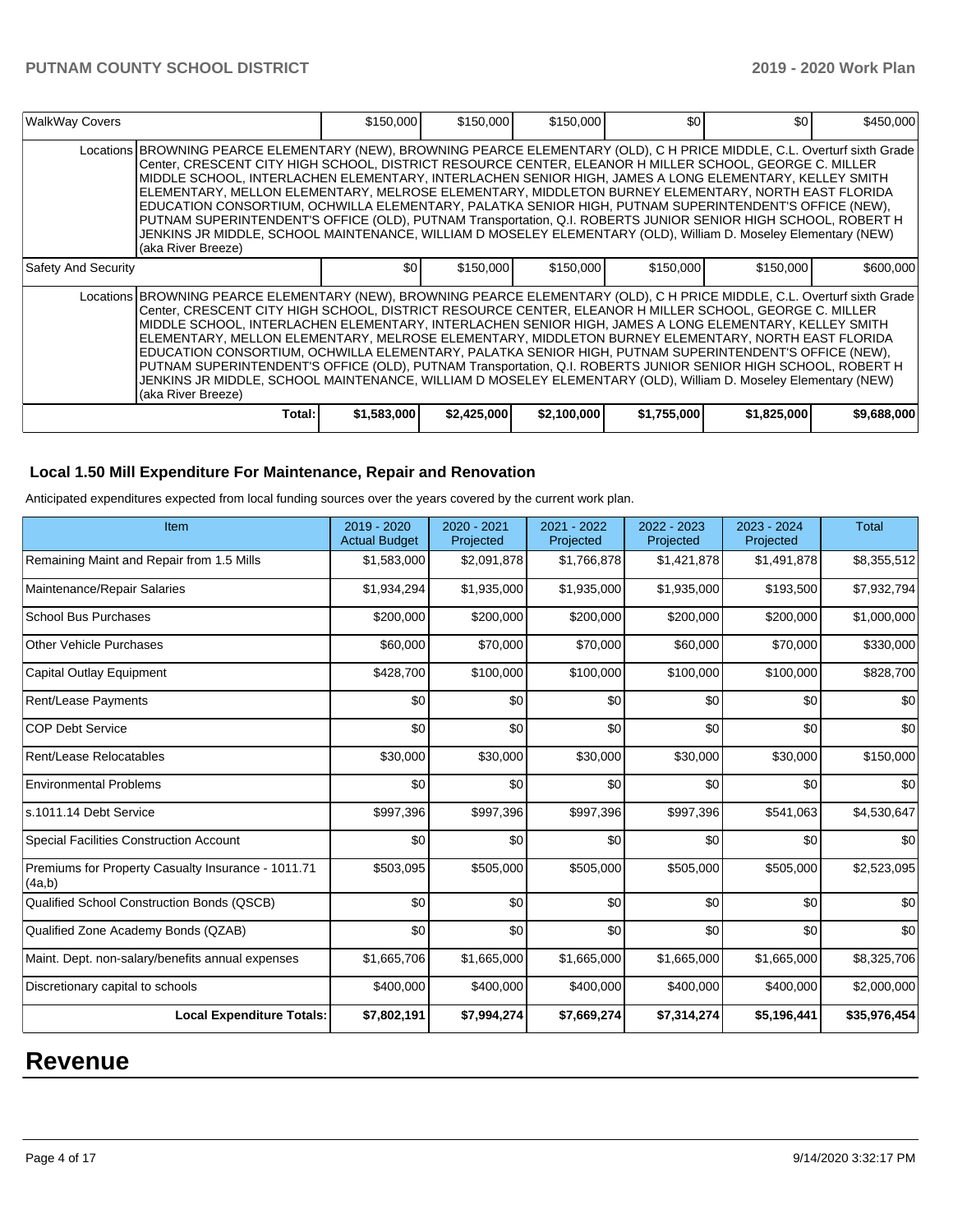### **1.50 Mill Revenue Source**

Schedule of Estimated Capital Outlay Revenue from each currently approved source which is estimated to be available for expenditures on the projects included in the tentative district facilities work program. All amounts are NET after considering carryover balances, interest earned, new COP's, 1011.14 and 1011.15 loans, etc. Districts cannot use 1.5-Mill funds for salaries except for those explicitly associated with maintenance/repair projects. (1011.71 (5), F.S.)

| <b>Item</b>                                                                         | Fund | 2019 - 2020<br><b>Actual Value</b> | $2020 - 2021$<br>Projected | 2021 - 2022<br>Projected | $2022 - 2023$<br>Projected | $2023 - 2024$<br>Projected | Total            |
|-------------------------------------------------------------------------------------|------|------------------------------------|----------------------------|--------------------------|----------------------------|----------------------------|------------------|
| (1) Non-exempt property<br>lassessed valuation                                      |      | \$4,298,407,655                    | \$4,384,375,808            | \$4,472,063,324          | \$4,561,504,591            | \$4,652,734,683            | \$22,369,086,061 |
| $(2)$ The Millage projected for<br>discretionary capital outlay per<br>ls.1011.71   |      | 1.50                               | 1.50                       | 1.50                     | 1.50                       | 1.50                       |                  |
| $(3)$ Full value of the 1.50-Mill<br>discretionary capital outlay per<br>ls.1011.71 |      | \$7,221,325                        | \$7,365,751                | \$7,513,066              | \$7,663,328                | \$7,816,594                | \$37,580,064     |
| (4) Value of the portion of the 1.50<br>-Mill ACTUALLY levied                       | 370  | \$6,189,707                        | \$6,313,501                | \$6,439,771              | \$6,568,567                | \$6,699,938                | \$32,211,484     |
| $(5)$ Difference of lines $(3)$ and $(4)$                                           |      | \$1,031,618                        | \$1,052,250                | \$1,073,295              | \$1,094,761                | \$1,116,656                | \$5,368,580      |

### **PECO Revenue Source**

The figure in the row designated "PECO Maintenance" will be subtracted from funds available for new construction because PECO maintenance dollars cannot be used for new construction.

| <b>Item</b>                          | Fund         | $2019 - 2020$<br><b>Actual Budget</b> | 2020 - 2021<br>Projected | $2021 - 2022$<br>Projected | $2022 - 2023$<br>Projected | $2023 - 2024$<br>Projected | Total       |
|--------------------------------------|--------------|---------------------------------------|--------------------------|----------------------------|----------------------------|----------------------------|-------------|
| <b>IPECO New Construction</b>        | 340 <b>I</b> | \$0 <sub>1</sub>                      | \$87.242                 | \$109.361                  | \$115,000                  | \$120,000                  | \$431,603   |
| <b>PECO Maintenance Expenditures</b> |              | ا S0                                  | \$333.122                | \$333.122                  | \$333.122                  | \$333,122                  | \$1,332,488 |
|                                      |              | \$٥١                                  | \$420,364                | \$442,483                  | \$448.122                  | \$453,122                  | \$1,764,091 |

### **CO & DS Revenue Source**

Revenue from Capital Outlay and Debt Service funds.

| Item                                            | Fund  | $2019 - 2020$<br><b>Actual Budget</b> | 2020 - 2021<br>Projected | 2021 - 2022<br>Projected | $2022 - 2023$<br>Projected | $2023 - 2024$<br>Projected | Total       |
|-------------------------------------------------|-------|---------------------------------------|--------------------------|--------------------------|----------------------------|----------------------------|-------------|
| CO & DS Cash Flow-through<br>Distributed        | 360 l | \$383.307                             | \$383.307                | \$383,307                | \$383.307                  | \$383,307                  | \$1,916,535 |
| ICO & DS Interest on<br><b>Undistributed CO</b> | 360 l | \$8,804                               | \$8,804                  | \$8,804                  | \$8,804                    | \$8,804                    | \$44,020    |
|                                                 |       | \$392,111                             | \$392.111                | \$392.111                | \$392.111                  | \$392,111                  | \$1,960,555 |

### **Fair Share Revenue Source**

All legally binding commitments for proportionate fair-share mitigation for impacts on public school facilities must be included in the 5-year district work program.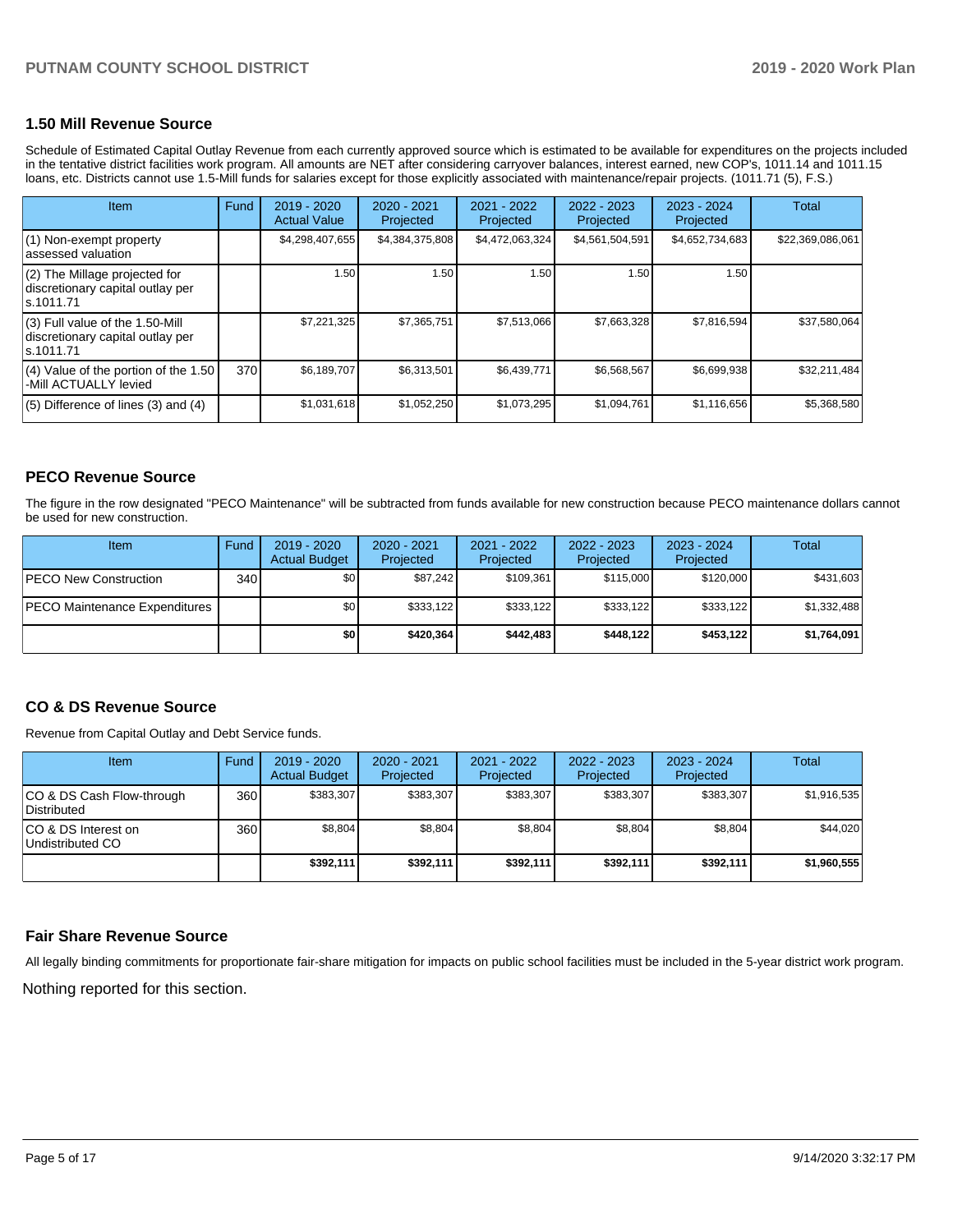### **Sales Surtax Referendum**

Specific information about any referendum for a 1-cent or ½-cent surtax referendum during the previous year.

**Did the school district hold a surtax referendum during the past fiscal year 2018 - 2019?**

No

## **Additional Revenue Source**

Any additional revenue sources

| Item                                                                                                                      | 2019 - 2020<br><b>Actual Value</b> | 2020 - 2021<br>Projected | 2021 - 2022<br>Projected | 2022 - 2023<br>Projected | 2023 - 2024<br>Projected | <b>Total</b> |
|---------------------------------------------------------------------------------------------------------------------------|------------------------------------|--------------------------|--------------------------|--------------------------|--------------------------|--------------|
| Proceeds from a s.1011.14/15 F.S. Loans                                                                                   | \$0                                | \$0                      | \$0                      | \$0                      | \$0                      | \$0          |
| District Bonds - Voted local bond<br>referendum proceeds per s.9, Art VII<br><b>State Constitution</b>                    | \$0                                | \$0                      | \$0                      | \$0                      | \$0                      | \$0          |
| Proceeds from Special Act Bonds                                                                                           | \$0                                | \$0                      | \$0                      | \$0                      | \$0                      | \$0          |
| Estimated Revenue from CO & DS Bond<br>Sale                                                                               | \$0                                | \$0                      | \$0                      | \$0                      | \$0                      | \$0          |
| Proceeds from Voted Capital<br>Improvements millage                                                                       | \$0                                | \$0                      | \$0                      | \$0                      | \$0                      | \$0          |
| Other Revenue for Other Capital Projects                                                                                  | \$85,000                           | \$0                      | \$0                      | \$0                      | \$0                      | \$85,000     |
| Proceeds from 1/2 cent sales surtax<br>authorized by school board                                                         | \$0                                | \$0                      | \$0                      | \$0                      | \$0                      | \$0          |
| Proceeds from local governmental<br>infrastructure sales surtax                                                           | \$0                                | \$0                      | \$0                      | \$0                      | \$0                      | \$0          |
| Proceeds from Certificates of<br>Participation (COP's) Sale                                                               | \$0                                | \$0                      | \$0                      | \$0                      | \$0                      | \$0          |
| Classrooms First Bond proceeds amount<br>authorized in FY 1997-98                                                         | \$0                                | \$0                      | \$0                      | \$0                      | \$0                      | \$0          |
| Classrooms for Kids                                                                                                       | \$0                                | \$0                      | \$0                      | \$0                      | \$0                      | \$0          |
| <b>District Equity Recognition</b>                                                                                        | \$0                                | \$0                      | \$0                      | \$0                      | \$0                      | \$0          |
| <b>Federal Grants</b>                                                                                                     | \$0                                | \$0                      | \$0                      | \$0                      | \$0                      | \$0          |
| Proportionate share mitigation (actual<br>cash revenue only, not in kind donations)                                       | \$0                                | \$0                      | \$0                      | \$0                      | \$0                      | \$0          |
| Impact fees received                                                                                                      | \$0                                | \$0                      | \$0                      | \$0                      | \$0                      | \$0          |
| Private donations                                                                                                         | \$0                                | \$0                      | \$0                      | \$0                      | \$0                      | \$0          |
| Grants from local governments or not-for-<br>profit organizations                                                         | \$0                                | \$0                      | \$0                      | \$0                      | \$0                      | \$0          |
| Interest, Including Profit On Investment                                                                                  | \$125,000                          | \$125,000                | \$125,000                | \$125,000                | \$125,000                | \$625,000    |
| Revenue from Bonds pledging proceeds<br>from 1 cent or 1/2 cent Sales Surtax                                              | \$0                                | \$0                      | \$0                      | \$0                      | \$0                      | \$0          |
| <b>Total Fund Balance Carried Forward</b>                                                                                 | \$6,083,705                        | \$6,002,500              | \$3,000,000              | \$2,500,000              | \$2,500,000              | \$20,086,205 |
| General Capital Outlay Obligated Fund<br><b>Balance Carried Forward From Total</b><br><b>Fund Balance Carried Forward</b> | \$0                                | \$0                      | \$0                      | \$0                      | \$0                      | \$0          |
| <b>Special Facilities Construction Account</b>                                                                            | \$0                                | \$0                      | \$0                      | \$0                      | \$0                      | \$0          |
| One Cent - 1/2 Cent Sales Surtax Debt<br>Service From Total Fund Balance Carried<br>Forward                               | \$0                                | \$0                      | \$0                      | \$0                      | \$0                      | \$0          |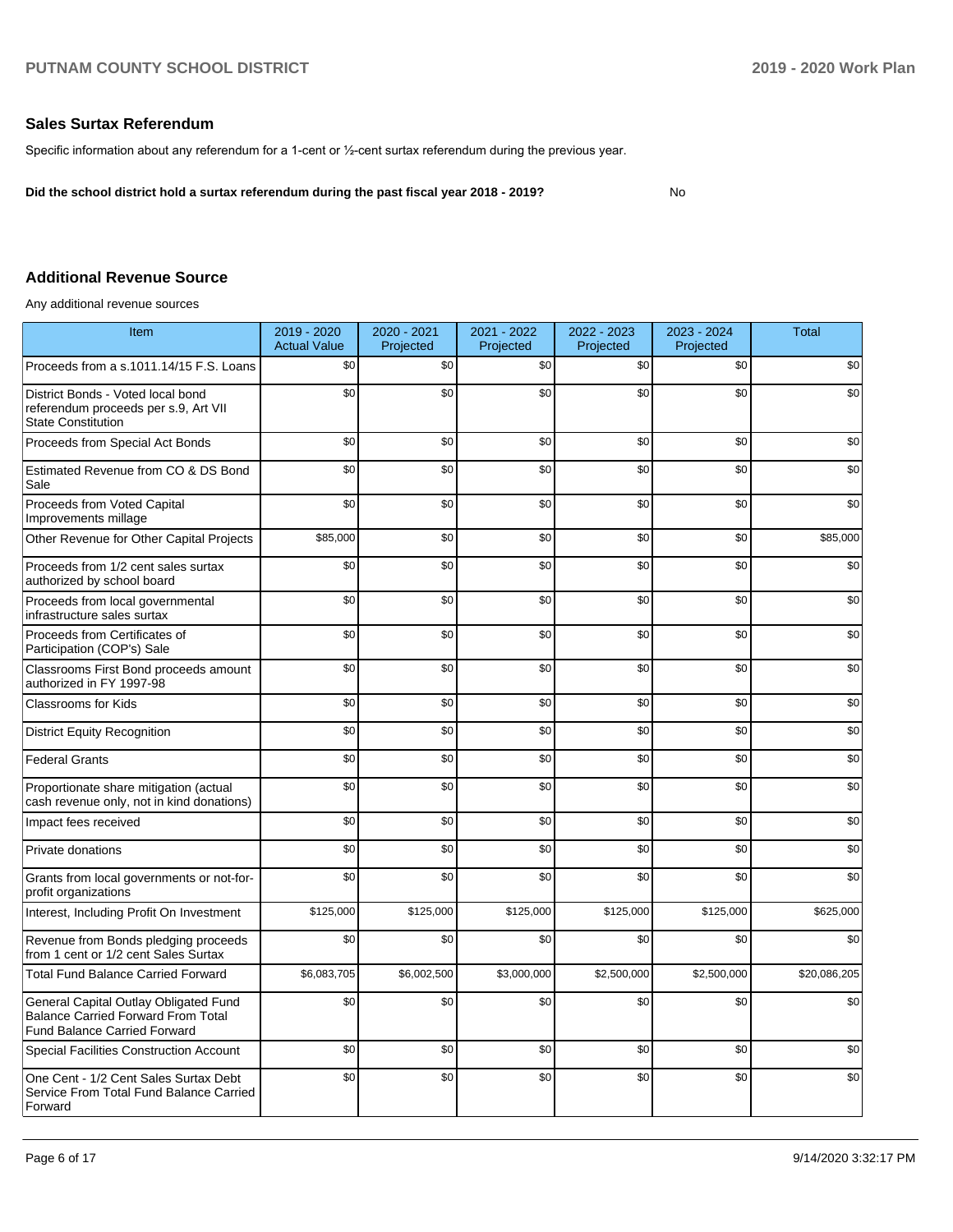| Capital Outlay Projects Funds Balance<br>Carried Forward From Total Fund<br><b>Balance Carried Forward</b> | (\$1,898,280) | \$0         | \$0 <sub>0</sub> | \$0         | \$0 <sub>1</sub> | (\$1,898,280) |
|------------------------------------------------------------------------------------------------------------|---------------|-------------|------------------|-------------|------------------|---------------|
| Subtotal                                                                                                   | \$4,395,425   | \$6,127,500 | \$3.125,000      | \$2.625.000 | \$2.625.000      | \$18,897,925  |

## **Total Revenue Summary**

| <b>Item Name</b>                                                   | $2019 - 2020$<br><b>Budget</b> | $2020 - 2021$<br>Projected | 2021 - 2022<br>Projected | 2022 - 2023<br>Projected | $2023 - 2024$<br>Projected | <b>Five Year Total</b> |
|--------------------------------------------------------------------|--------------------------------|----------------------------|--------------------------|--------------------------|----------------------------|------------------------|
| Local 1.5 Mill Discretionary Capital Outlay<br>l Revenue           | \$6.189.707                    | \$6.313.501                | \$6,439,771              | \$6.568.567              | \$6,699,938                | \$32,211,484           |
| <b>IPECO and 1.5 Mill Maint and Other 1.5</b><br>Mill Expenditures | (\$7,802,191)                  | (\$7,994,274)              | (\$7,669,274)            | (\$7,314,274)            | (\$5,196,441)              | $(*35,976,454)$        |
| <b>PECO Maintenance Revenue</b>                                    | \$0                            | \$333,122                  | \$333.122                | \$333.122                | \$333,122                  | \$1,332,488            |
| Available 1.50 Mill for New<br><b>Construction</b>                 | (\$1,612,484)                  | (\$1,680,773)              | (\$1,229,503)            | (\$745,707)              | \$1,503,497                | ( \$3,764,970]         |

| <b>Item Name</b>                     | $2019 - 2020$<br><b>Budget</b> | 2020 - 2021<br>Projected | 2021 - 2022<br>Projected | 2022 - 2023<br>Projected | 2023 - 2024<br>Projected | <b>Five Year Total</b> |
|--------------------------------------|--------------------------------|--------------------------|--------------------------|--------------------------|--------------------------|------------------------|
| ICO & DS Revenue                     | \$392,111                      | \$392,111                | \$392.111                | \$392,111                | \$392,111                | \$1,960,555            |
| <b>PECO New Construction Revenue</b> | \$0                            | \$87,242                 | \$109,361                | \$115,000                | \$120,000                | \$431,603              |
| Other/Additional Revenue             | \$4,395,425                    | \$6,127,500              | \$3,125,000              | \$2,625,000              | \$2,625,000              | \$18,897,925           |
| <b>Total Additional Revenuel</b>     | \$4,787,536                    | \$6,606,853              | \$3,626,472              | \$3,132,111              | \$3,137,111              | \$21,290,083           |
| Total Available Revenue              | \$3,175,052                    | \$4,926,080              | \$2,396,969              | \$2,386,404              | \$4,640,608              | \$17,525,113           |

# **Project Schedules**

### **Capacity Project Schedules**

Nothing reported for this section. A schedule of capital outlay projects necessary to ensure the availability of satisfactory classrooms for the projected student enrollment in K-12 programs.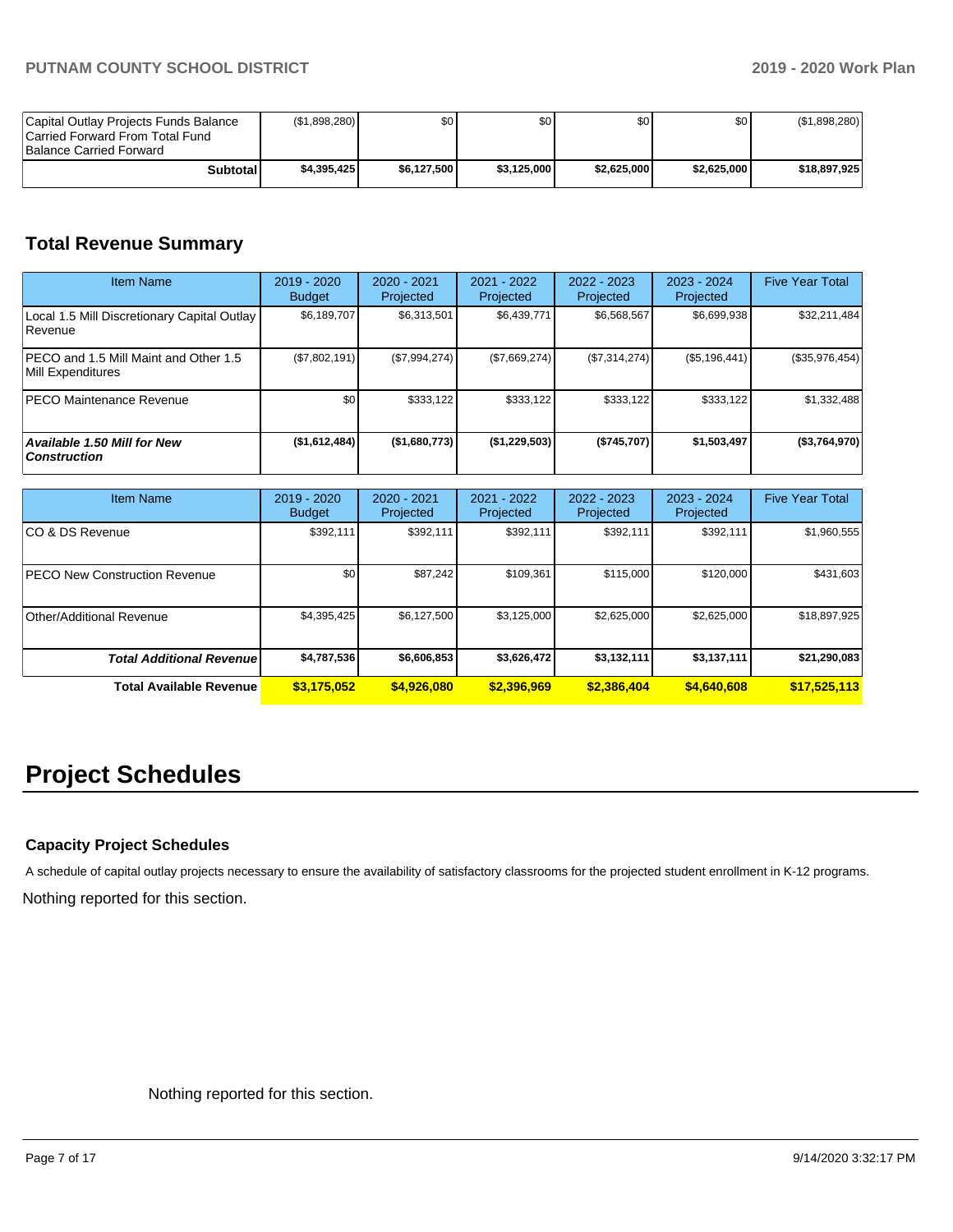### **Other Project Schedules**

Major renovations, remodeling, and additions of capital outlay projects that do not add capacity to schools.

| <b>Project Description</b>                                         | Location                                                     | 2019 - 2020<br><b>Actual Budget</b> | 2020 - 2021<br>Projected | 2021 - 2022<br>Projected | 2022 - 2023<br>Projected | 2023 - 2024<br>Projected | <b>Total</b>  | <b>Funded</b> |
|--------------------------------------------------------------------|--------------------------------------------------------------|-------------------------------------|--------------------------|--------------------------|--------------------------|--------------------------|---------------|---------------|
| 4 New AC Units for GYM                                             | C.L. Overturf sixth Grade<br>Center                          | \$0                                 | \$75,000                 | \$0                      | \$0                      | \$0                      | \$75,000 Yes  |               |
| <b>Replace Cooling Tower</b>                                       | <b>BROWNING PEARCE</b><br>ELEMENTARY (NEW)                   | \$164,052                           | \$0                      | \$0                      | \$0                      | \$0                      | \$164,052 Yes |               |
| Replace AC Units in the GYM                                        | PALATKA SENIOR HIGH                                          | \$150,000                           | \$0                      | \$0                      | \$0                      | \$0                      | \$150,000 Yes |               |
| Renovate Bldg.1 Classrooms<br>Phase 1                              | <b>MIDDLETON BURNEY</b><br><b>ELEMENTARY</b>                 | \$0                                 | \$0                      | \$15,000                 | \$0                      | \$0                      | \$15,000 Yes  |               |
| Renovate Bldg. 1 Classrooms<br>Phase 2                             | <b>MIDDLETON BURNEY</b><br><b>ELEMENTARY</b>                 | \$0                                 | \$0                      | \$0                      | \$15,000                 | \$0                      | \$15,000 Yes  |               |
| Replace Roof on Kitchen                                            | PALATKA SENIOR HIGH                                          | \$50,000                            | \$0                      | \$0                      | \$0                      | \$0                      | \$50,000 Yes  |               |
| classroom Renovation Building<br>1 - Including HVAC<br>Replacement | <b>INTERLACHEN SENIOR</b><br><b>HIGH</b>                     | \$170.000                           | \$300.000                | \$0                      | \$0                      | \$0                      | \$470,000 Yes |               |
| New Teachers Parking Lot and<br>Bus Loop                           | <b>JAMES A LONG</b><br><b>ELEMENTARY</b>                     | \$750,000                           | \$0                      | \$0                      | \$0                      | \$0                      | \$750,000 Yes |               |
| New Windows bldg. 17 & 18                                          | <b>INTERLACHEN SENIOR</b><br><b>HIGH</b>                     | \$60,000                            | \$0                      | \$0                      | \$0                      | \$0                      | \$60,000 Yes  |               |
| HVAC 800 Wing                                                      | PALATKA SENIOR HIGH                                          | \$75,000                            | \$0                      | \$0                      | \$0                      | \$0                      | \$75,000 Yes  |               |
| Renovate 10 Gang Bathrooms                                         | William D. Moseley<br>Elementary (NEW) (aka<br>River Breeze) | \$110,000                           | \$0                      | \$0                      | \$0                      | \$0                      | \$110,000 Yes |               |
| Renovate Bldg's 2 & 5<br>Classrooms                                | <b>MELROSE</b><br><b>ELEMENTARY</b>                          | \$50,000                            | \$0                      | \$0                      | \$0                      | \$0                      | \$50,000 Yes  |               |
| Renovate Bldg's 18,19, and 21<br>Classrooms                        | <b>ROBERT H JENKINS JR</b><br><b>MIDDLE</b>                  | \$0                                 | \$300,000                | \$0                      | \$0                      | \$0                      | \$300,000 Yes |               |
| Renovate 6 Gang Bathrooms                                          | <b>ROBERT H JENKINS JR</b><br><b>MIDDLE</b>                  | \$100.000                           | \$0                      | \$0                      | \$0                      | \$0                      | \$100,000 Yes |               |
| Remodel 8 Gang Bathrooms                                           | <b>MELLON ELEMENTARY</b>                                     | \$0                                 | \$120,000                | \$0                      | \$0                      | \$0                      | \$120,000 Yes |               |
| Renovate Bldg's 7,8, and 9<br>Classrooms                           | <b>JAMES A LONG</b><br><b>ELEMENTARY</b>                     | \$0                                 | \$150,000                | \$0                      | \$0                      | \$0                      | \$150,000 Yes |               |
| Replace Bldg 1 Classroom AC<br>Units                               | <b>INTERLACHEN SENIOR</b><br><b>HIGH</b>                     | \$0                                 | \$0                      | \$350,000                | \$0                      | \$0                      | \$350,000 Yes |               |
| Replace Bldg 1 Classroom AC<br>Units                               | <b>CRESCENT CITY HIGH</b><br><b>SCHOOL</b>                   | \$0                                 | \$300.000                | \$300.000                | \$0                      | \$0                      | \$600,000 Yes |               |
| Replace AC Units 700 Wing                                          | PALATKA SENIOR HIGH                                          | \$0                                 | \$0                      | \$200,000                | \$0                      | \$0                      | \$200,000 Yes |               |
| Replace Roof on The Gym                                            | PALATKA SENIOR HIGH                                          | \$150,000                           | \$0                      | \$0                      | \$0                      | \$0                      | \$150,000 Yes |               |
| New Chiller                                                        | JAMES A LONG<br><b>ELEMENTARY</b>                            | \$175,000                           | \$0                      | \$0                      | \$0                      | \$0                      | \$175,000 Yes |               |
| New Flooring BLDG's 1,2,3,5                                        | <b>OCHWILLA</b><br><b>ELEMENTARY</b>                         | \$50,000                            | \$100,000                | \$50,000                 | \$0                      | \$0                      | \$200,000 Yes |               |
| New Flooring BLDG's 14,15,16                                       | <b>MELROSE</b><br><b>ELEMENTARY</b>                          | \$31,000                            | \$100,000                | \$31,000                 | \$0                      | \$0                      | \$162,000 Yes |               |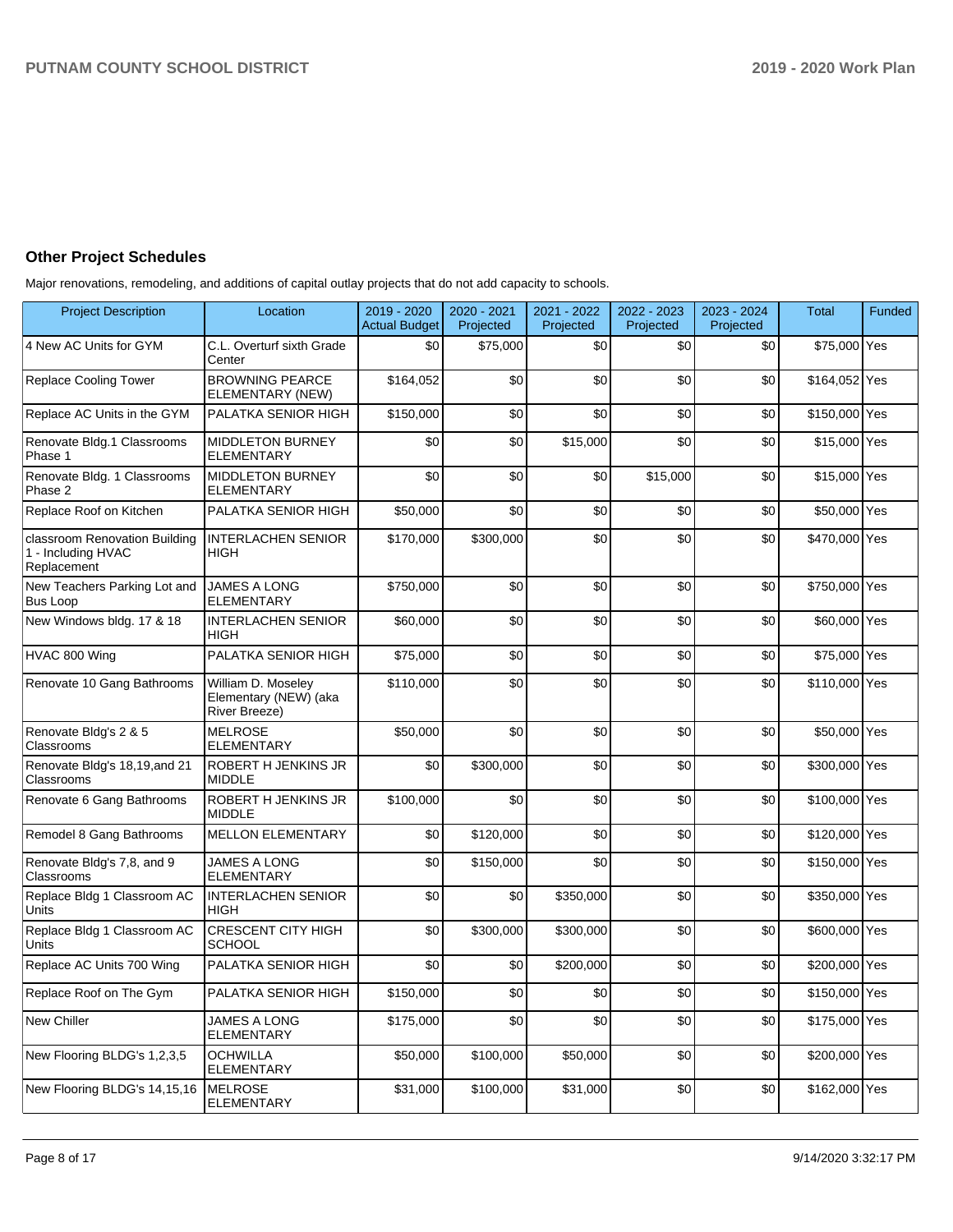|                                                                 |                                                              | \$3,175,052 | \$4,926,080 | \$2,396,969 | \$2,386,404 | \$4,640,608 | \$17,525,113    |  |
|-----------------------------------------------------------------|--------------------------------------------------------------|-------------|-------------|-------------|-------------|-------------|-----------------|--|
| <b>Reroof Entire Facility</b>                                   | <b>KELLEY SMITH</b><br>ELEMENTARY                            | \$0         | \$0         | \$0         | \$0         | \$965,608   | \$965,608 Yes   |  |
| <b>Reroof Entire Facility</b>                                   | C H PRICE MIDDLE                                             | \$0         | \$0         | \$0         | \$0         | \$1,000,000 | \$1,000,000 Yes |  |
| Renovate HVAC BLDG's<br>10.26.27                                | PALATKA SENIOR HIGH                                          | \$0         | \$0         | \$0         | \$0         | \$1,500,000 | \$1,500,000 Yes |  |
| Reroof 10,26,27                                                 | PALATKA SENIOR HIGH                                          | \$0         | \$0         | \$0         | \$0         | \$1,000,000 | \$1,000,000 Yes |  |
| <b>Replace Roof Entire Facility</b>                             | <b>INTERLACHEN</b><br><b>ELEMENTARY</b>                      | \$0         | \$0         | \$0         | \$1,185,702 | \$0         | \$1,185,702 Yes |  |
| <b>Replace Roof Entire Facility</b>                             | <b>BROWNING PEARCE</b><br>ELEMENTARY (NEW)                   | \$0         | \$0         | \$0         | \$1,185,702 | \$0         | \$1,185,702 Yes |  |
| Renovate BLDG's 5,6,7                                           | C H PRICE MIDDLE                                             | \$0         | \$0         | \$675,969   | \$0         | \$0         | \$675,969 Yes   |  |
| New Parking Lot                                                 | <b>PUTNAM</b><br>SUPERINTENDENT'S<br>OFFICE (NEW)            | \$0         | \$0         | \$200,000   | \$0         | \$0         | \$200,000 Yes   |  |
| Renovate BLDG 1                                                 | <b>CRESCENT CITY HIGH</b><br><b>SCHOOL</b>                   | \$0         | \$1,314,540 | \$0         | \$0         | \$0         | \$1,314,540 Yes |  |
| Indoor Plumbing                                                 | PALATKA SENIOR HIGH                                          | \$0         | \$500,000   | \$500,000   | \$0         | \$0         | \$1,000,000 Yes |  |
| Convert Chiller HVAC to DX<br>individual units                  | C H PRICE MIDDLE                                             | \$200,000   | \$100,000   | \$0         | \$0         | \$0         | \$300,000 Yes   |  |
| Site corrections. New Student<br>Parking, Lighting and Drainage | PALATKA SENIOR HIGH                                          | \$0         | \$252,000   | \$0         | \$0         | \$0         | \$252,000 Yes   |  |
| Renovate BLDG 1                                                 | <b>INTERLACHEN SENIOR</b><br><b>HIGH</b>                     | \$0         | \$1,314,540 | \$0         | \$0         | \$0         | \$1,314,540 Yes |  |
| Renovate Gang Bathrooms<br>school wide                          | William D. Moseley<br>Elementary (NEW) (aka<br>River Breeze) | \$0         | \$0         | \$0         | \$0         | \$50,000    | \$50,000 Yes    |  |
| New Flooring BLDG 12                                            | <b>MIDDLETON BURNEY</b><br>ELEMENTARY                        | \$140,000   | \$0         | \$0         | \$0         | \$0         | \$140,000 Yes   |  |
| Renovate Waste Water Plant                                      | <b>MELROSE</b><br><b>ELEMENTARY</b>                          | \$0         | \$0         | \$75,000    | \$0         | \$0         | \$75,000 Yes    |  |
| Renovate Gang Bathrooms<br>School wide                          | <b>KELLEY SMITH</b><br><b>ELEMENTARY</b>                     | \$0         | \$0         | \$0         | \$0         | \$50,000    | \$50,000 Yes    |  |
| Replace HVAC BLDG 6                                             | <b>KELLEY SMITH</b><br>ELEMENTARY                            | \$0         | \$0         | \$0         | \$0         | \$75,000    | \$75,000 Yes    |  |
| Replace Gym AC Units                                            | ROBERT H JENKINS JR<br><b>MIDDLE</b>                         | \$100,000   | \$0         | \$0         | \$0         | \$0         | \$100,000 Yes   |  |
| Renovate Gym Floor/Roof                                         | <b>INTERLACHEN SENIOR</b><br>HIGH                            | \$200,000   | \$0         | \$0         | \$0         | \$0         | \$200,000 Yes   |  |
| ReRoof BLDG 1                                                   | CRESCENT CITY HIGH<br><b>SCHOOL</b>                          | \$450,000   | \$0         | \$0         | \$0         | \$0         | \$450,000 Yes   |  |

## **Additional Project Schedules**

Any projects that are not identified in the last approved educational plant survey.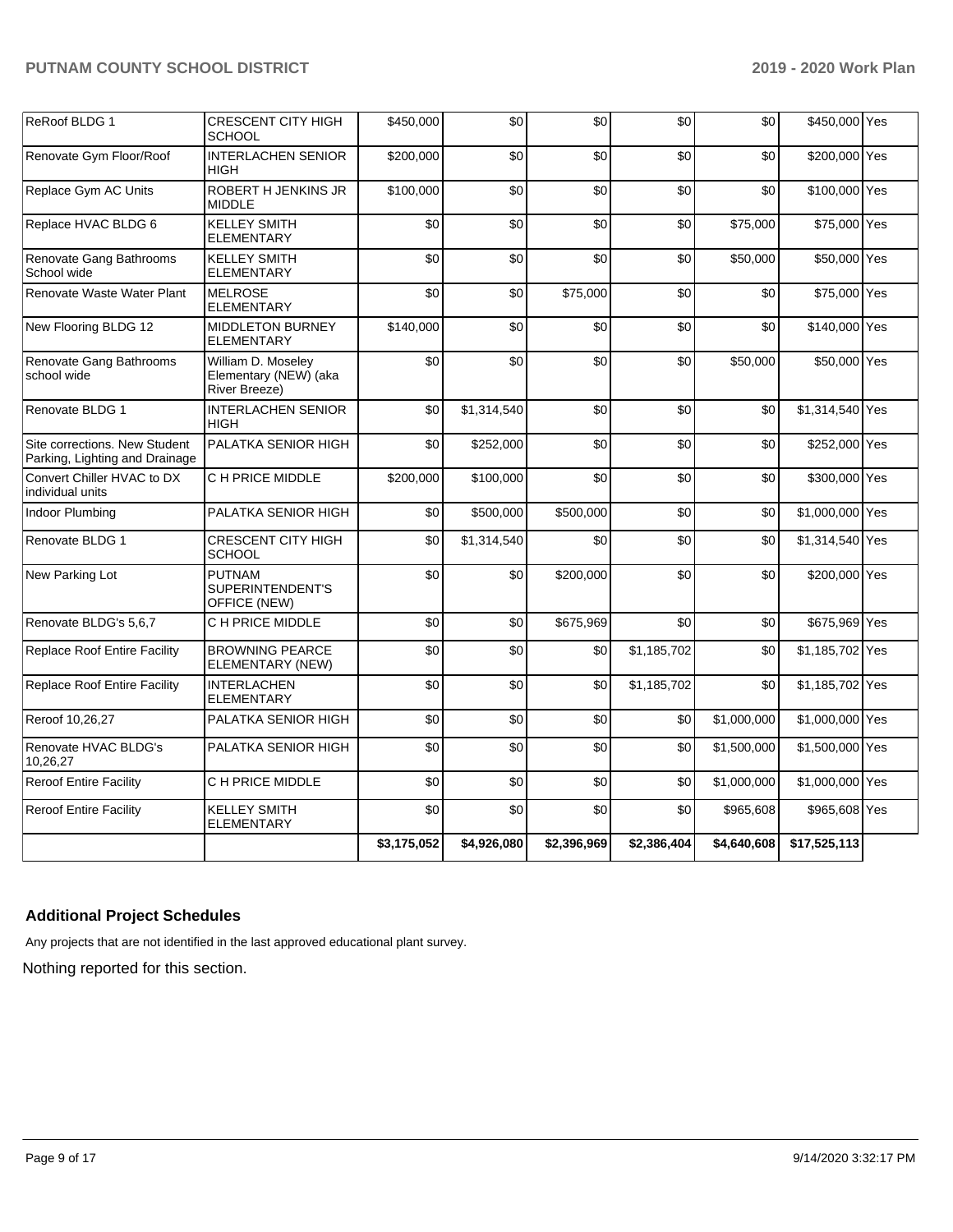### **Non Funded Growth Management Project Schedules**

Schedule indicating which projects, due to planned development, that CANNOT be funded from current revenues projected over the next five years.

| <b>Project Description</b>   | $2019 - 2020$<br>Actual Budget | 2020 - 2021<br>Projected | 2021 - 2022<br>Projected | 2022 - 2023<br>Projected | $2023 - 2024$<br>Projected | Total           | Funded |
|------------------------------|--------------------------------|--------------------------|--------------------------|--------------------------|----------------------------|-----------------|--------|
| Interlachen High Replacement | \$15,000,000                   | \$15,000,000             | \$15,000,000             | \$0                      | \$0                        | \$45,000,000 No |        |
| West Palatka Elementary      | \$13,000,000                   | \$13,000,000             | \$13,000,000             | \$0                      | \$0                        | \$39,000,000 No |        |
|                              | \$28,000,000                   | \$28,000,000             | \$28,000,000             | \$0                      | \$0                        | \$84,000,000    |        |

# **Tracking**

## **Capacity Tracking**

| Location                                   | $2019 -$<br>2020 Satis.<br>Stu. Sta. | Actual<br>$2019 -$<br><b>2020 FISH</b><br>Capacity | Actual<br>$2018 -$<br>2019<br><b>COFTE</b> | # Class<br>Rooms | Actual<br>Average<br>$2019 -$<br>2020 Class<br><b>Size</b> | Actual<br>$2019 -$<br>2020<br><b>Utilization</b> | <b>New</b><br>Stu.<br>Capacity | <b>New</b><br>Rooms to<br>be<br>Added/Re<br>moved | Projected<br>$2023 -$<br>2024<br><b>COFTE</b> | Projected<br>$2023 -$<br>2024<br><b>Utilization</b> | Projected<br>$2023 -$<br>2024 Class<br><b>Size</b> |
|--------------------------------------------|--------------------------------------|----------------------------------------------------|--------------------------------------------|------------------|------------------------------------------------------------|--------------------------------------------------|--------------------------------|---------------------------------------------------|-----------------------------------------------|-----------------------------------------------------|----------------------------------------------------|
| C.L. Overturf sixth Grade<br>Center        | 968                                  | 871                                                | 390                                        | 42               | 9                                                          | 45.00 %                                          | $\Omega$                       | $\Omega$                                          | 370                                           | 42.00%                                              | 9                                                  |
| WILLIAM D MOSELEY<br>ELEMENTARY (OLD)      | 387                                  | $\Omega$                                           | $\Omega$                                   | 21               | $\Omega$                                                   | 0.00%                                            | $\Omega$                       | $\Omega$                                          | $\Omega$                                      | 0.00%                                               | $\Omega$                                           |
| <b>MELLON ELEMENTARY</b>                   | 541                                  | 541                                                | 295                                        | 29               | 10                                                         | 54.00 %                                          | $\Omega$                       | $\Omega$                                          | 280                                           | 52.00 %                                             | 10                                                 |
| <b>KELLEY SMITH</b><br>ELEMENTARY          | 867                                  | 855                                                | 450                                        | 45               | 10                                                         | 53.00 %                                          | $\Omega$                       | $\Omega$                                          | 427                                           | 50.00 %                                             | $\boldsymbol{9}$                                   |
| <b>INTERLACHEN SENIOR</b><br><b>HIGH</b>   | 1,339                                | 1,205                                              | 655                                        | 57               | 11                                                         | 54.00 %                                          | $\Omega$                       | $\Omega$                                          | 623                                           | 52.00 %                                             | 11                                                 |
| C H PRICE MIDDLE                           | 852                                  | 766                                                | 634                                        | 40               | 16                                                         | 83.00 %                                          | $\Omega$                       | $\Omega$                                          | 602                                           | 79.00 %                                             | 15                                                 |
| <b>MELROSE</b><br>ELEMENTARY               | 557                                  | 557                                                | 390                                        | 30               | 13                                                         | 70.00%                                           | $\Omega$                       | $\Omega$                                          | 371                                           | 67.00 %                                             | 12                                                 |
| <b>JAMES A LONG</b><br>ELEMENTARY          | 720                                  | 720                                                | 657                                        | 38               | 17                                                         | 91.00%                                           | $\Omega$                       | $\Omega$                                          | 624                                           | 87.00 %                                             | 16                                                 |
| <b>ROBERT H JENKINS JR</b><br>MIDDLE       | 1,023                                | 920                                                | 521                                        | 44               | 12                                                         | 57.00 %                                          | $\Omega$                       | $\Omega$                                          | 495                                           | 54.00 %                                             | 11                                                 |
| <b>BROWNING PEARCE</b><br>ELEMENTARY (OLD) | 44                                   | $\Omega$                                           | $\Omega$                                   | $\overline{2}$   | $\Omega$                                                   | 0.00%                                            | $\Omega$                       | $\Omega$                                          | $\Omega$                                      | 0.00%                                               | $\Omega$                                           |
| INTERLACHEN<br>ELEMENTARY                  | 902                                  | 902                                                | 774                                        | 48               | 16                                                         | 86.00 %                                          | $\Omega$                       | $\Omega$                                          | 736                                           | 82.00 %                                             | 15                                                 |
| <b>BROWNING PEARCE</b><br>ELEMENTARY (NEW) | 897                                  | 897                                                | 620                                        | 47               | 13                                                         | 69.00 %                                          | $\Omega$                       | $\Omega$                                          | 589                                           | 66.00 %                                             | 13                                                 |
| <b>GEORGE C. MILLER</b><br>MIDDLE SCHOOL   | 742                                  | 667                                                | 549                                        | 32               | 17                                                         | 82.00 %                                          | $\Omega$                       | $\Omega$                                          | 522                                           | 78.00 %                                             | 16                                                 |
| <b>MIDDLETON BURNEY</b><br>ELEMENTARY      | 1,010                                | 1,010                                              | 927                                        | 53               | 17                                                         | 92.00 %                                          | $\Omega$                       | $\Omega$                                          | 880                                           | 87.00 %                                             | 17                                                 |
| <b>CRESCENT CITY HIGH</b><br> SCHOOL       | 1,214                                | 1,092                                              | 571                                        | 51               | 11                                                         | 52.00 %                                          | $\Omega$                       | $\Omega$                                          | 543                                           | 50.00 %                                             | 11                                                 |
| PALATKA SENIOR HIGH                        | 2,149                                | 2,041                                              | 1,032                                      | 88               | 12                                                         | 51.00 %                                          | $\Omega$                       | $\Omega$                                          | 981                                           | 48.00 %                                             | 11                                                 |
| <b>ELEANOR H MILLER</b><br><b>SCHOOL</b>   | 271                                  | 271                                                | 121                                        | 25               | 5 <sup>1</sup>                                             | 45.00 %                                          | $\Omega$                       | $\Omega$                                          | 115                                           | 42.00 %                                             | $\,$ 5 $\,$                                        |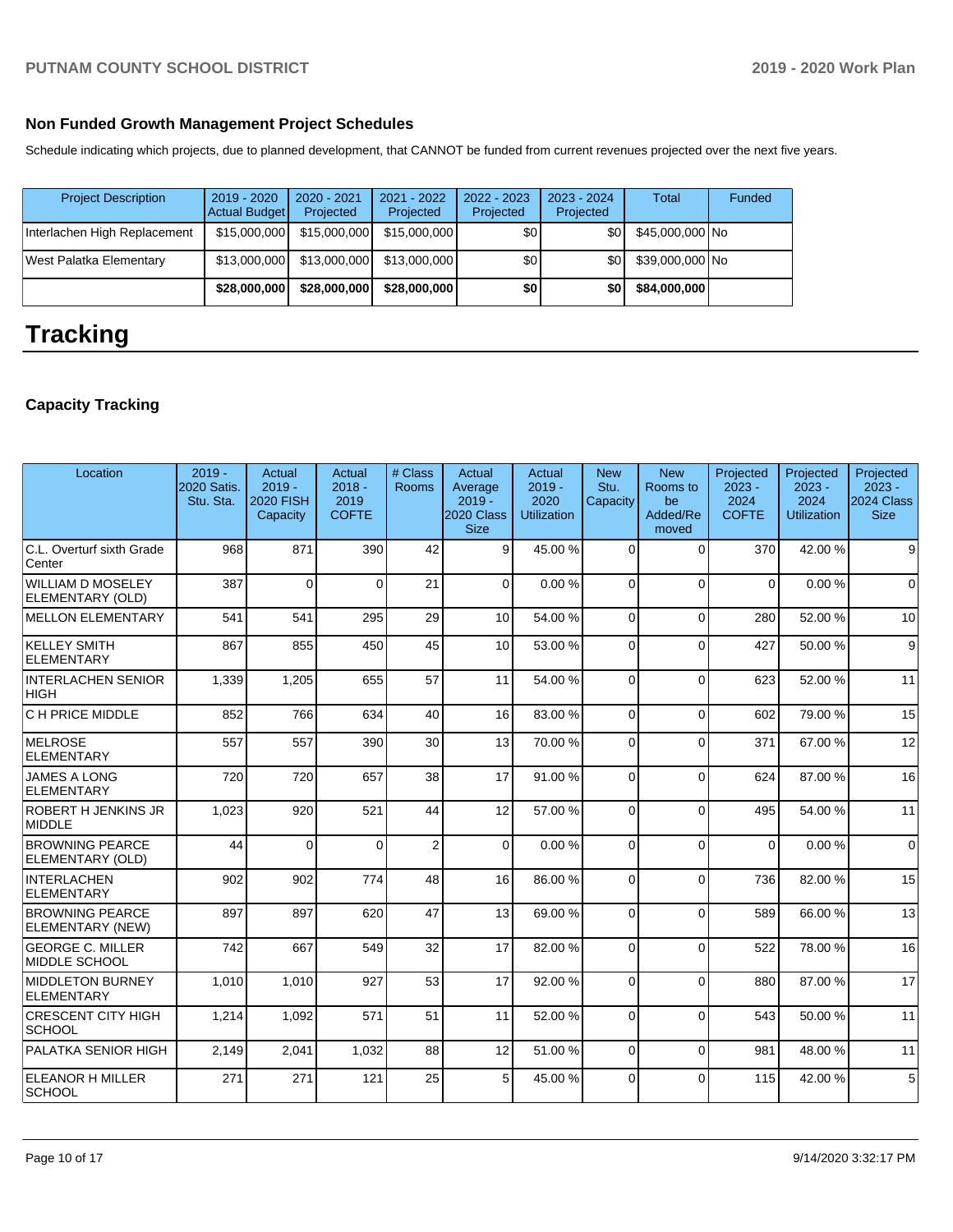|                                                              | 16,496 | 15,267 | 9,989 | 791 l     | 13 <sub>l</sub> | 65.43 % |  | 9,506 | 62.27 % | $12 \,$ |
|--------------------------------------------------------------|--------|--------|-------|-----------|-----------------|---------|--|-------|---------|---------|
| William D. Moseley<br>Elementary (NEW) (aka<br>River Breeze) | 806    | 806    | 506   | 41        | 12 <sub>1</sub> | 63.00 % |  | 481   | 60.00 % | 12      |
| IQ.I. ROBERTS JUNIOR<br>ISENIOR HIGH SCHOOL                  | 602    | 541    | 537   | <b>26</b> | 21              | 99.00 % |  | 524   | 97.00 % | 20      |
| INORTH EAST FLORIDA<br><b>EDUCATION</b><br>ICONSORTIUM       |        |        |       | 0         |                 | 0.00 %  |  | 0     | 0.00%   | 0       |
| <b>OCHWILLA</b><br><b>IELEMENTARY</b>                        | 605    | 605    | 361   | 32        | 11              | 60.00 % |  | 343   | 57.00 % | 11      |

The COFTE Projected Total (9,506) for 2023 - 2024 must match the Official Forecasted COFTE Total (9,506 ) for 2023 - 2024 before this section can be completed. In the event that the COFTE Projected Total does not match the Official forecasted COFTE, then the Balanced Projected COFTE Table should be used to balance COFTE.

| Projected COFTE for 2023 - 2024 |       |  |              |  |  |
|---------------------------------|-------|--|--------------|--|--|
| Elementary (PK-3)               | 3,422 |  |              |  |  |
| Middle (4-8)                    | 3,508 |  | Elemer       |  |  |
| High (9-12)                     | 2,576 |  | Middle       |  |  |
|                                 | 9,506 |  |              |  |  |
|                                 |       |  | ) (የ<br>Higl |  |  |

| <b>Grade Level Type</b> | <b>Balanced Projected</b><br>COFTE for 2023 - 2024 |
|-------------------------|----------------------------------------------------|
| Elementary (PK-3)       |                                                    |
| Middle $(4-8)$          |                                                    |
| High (9-12)             |                                                    |
|                         | 9,506                                              |

### **Relocatable Replacement**

Number of relocatable classrooms clearly identified and scheduled for replacement in the school board adopted financially feasible 5-year district work program.

| -ocation                                 | $2019 - 2020$ | $2020 - 2021$ | $-2022$<br>2021 | 2022 - 2023 | $2023 - 2024$ | Year 5 Total |
|------------------------------------------|---------------|---------------|-----------------|-------------|---------------|--------------|
| <b>Total Relocatable Replacements: I</b> |               |               |                 |             |               |              |

### **Charter Schools Tracking**

Information regarding the use of charter schools.

| Location-Type              | # Relocatable<br>units or<br>permanent<br>classrooms | Owner           | Year Started or<br>Scheduled | Student<br><b>Stations</b> | <b>Students</b><br>Enrolled | Years in<br>Contract | <b>Total Charter</b><br><b>Students</b><br>projected for<br>2023 - 2024 |
|----------------------------|------------------------------------------------------|-----------------|------------------------------|----------------------------|-----------------------------|----------------------|-------------------------------------------------------------------------|
| Charter #1-elementary      |                                                      | 12 PRIVATE      | 2003                         | 232                        | 217                         |                      | 250                                                                     |
| Charter # 3 - High School  |                                                      | 8 PRIVATE       | 2013                         | 150                        | 130 <sup>l</sup>            |                      | 250                                                                     |
| Charter #2 - Middle School |                                                      | 8 PRIVATE       | 2012                         | 232                        | 220                         |                      | 250                                                                     |
| Charter # 4 - FCTC         |                                                      | 15 SCHOOL BOARD | 2016                         | 140                        | 74                          | 20                   | 140                                                                     |
|                            | 43                                                   |                 |                              | 754                        | 641                         |                      | 890                                                                     |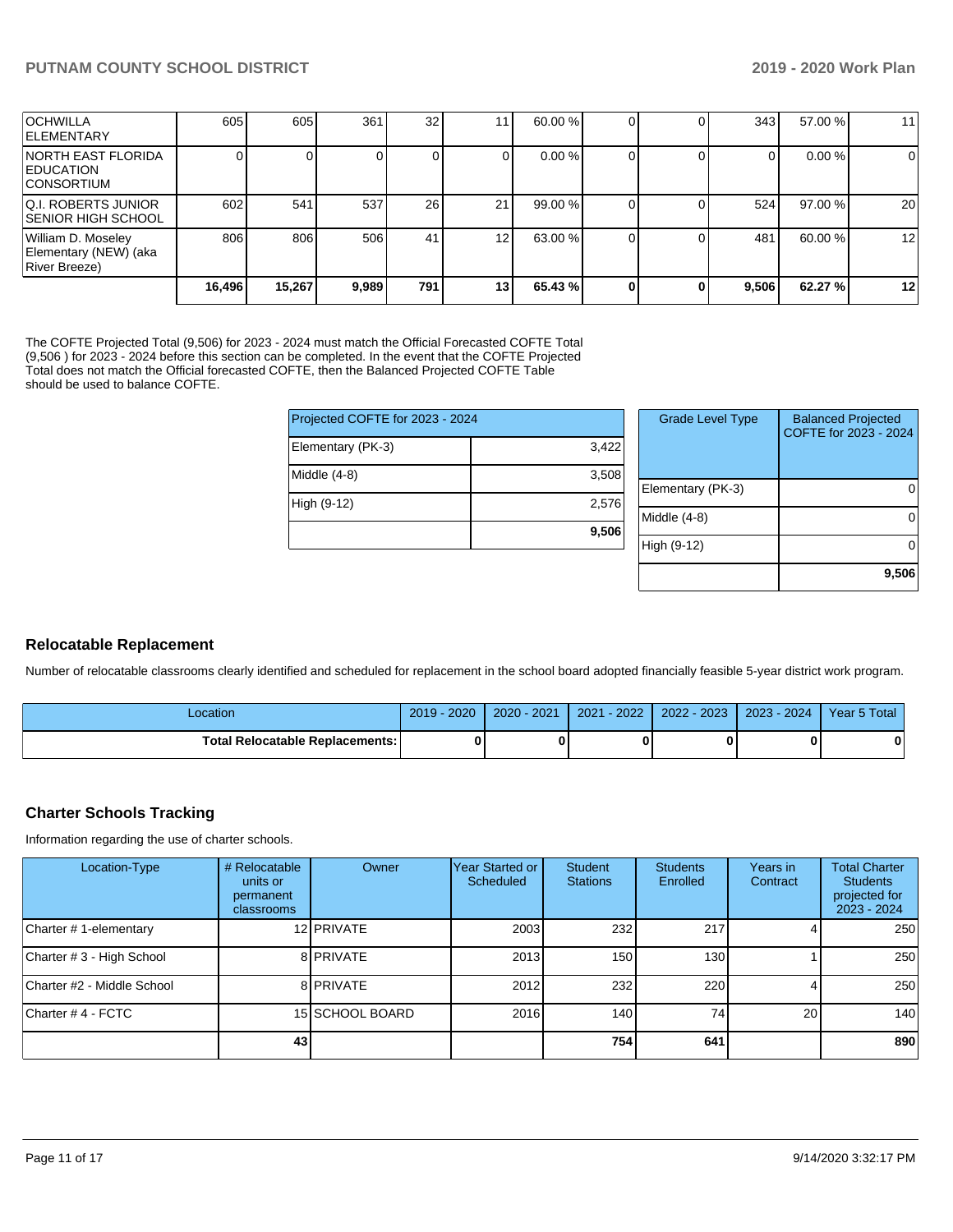### **Special Purpose Classrooms Tracking**

The number of classrooms that will be used for certain special purposes in the current year, by facility and type of classroom, that the district will, 1), not use for educational purposes, and 2), the co-teaching classrooms that are not open plan classrooms and will be used for educational purposes.

| School                                                    | <b>School Type</b> | # of Elementary<br>K-3 Classrooms | # of Middle 4-8<br><b>Classrooms</b> | # of High $9-12$<br><b>Classrooms</b> | # of $ESE$<br><b>Classrooms</b> | # of Combo<br><b>Classrooms</b> | Total<br><b>Classrooms</b> |
|-----------------------------------------------------------|--------------------|-----------------------------------|--------------------------------------|---------------------------------------|---------------------------------|---------------------------------|----------------------------|
| C H PRICE MIDDLE                                          | Educational        |                                   |                                      |                                       |                                 |                                 |                            |
| <b>IMELROSE ELEMENTARY</b>                                | Educational        |                                   |                                      | ∩                                     |                                 |                                 |                            |
| ROBERT H JENKINS JR MIDDLE                                | Educational        |                                   |                                      | $\Omega$                              | 0                               | $\Omega$                        |                            |
| ICRESCENT CITY HIGH SCHOOL                                | Educational        |                                   | 6                                    |                                       | U                               | U                               | 10                         |
| PALATKA SENIOR HIGH                                       | Educational        |                                   |                                      |                                       |                                 |                                 |                            |
| <b>OCHWILLA ELEMENTARY</b>                                | Educational        |                                   |                                      | 0                                     |                                 | 0                               |                            |
| William D. Moseley Elementary<br>(NEW) (aka River Breeze) | Educational        |                                   |                                      | $\Omega$                              |                                 |                                 |                            |
| C.L. Overturf sixth Grade Center                          | Educational        |                                   |                                      | $\Omega$                              |                                 | 0                               |                            |
| <b>BROWNING PEARCE</b><br>ELEMENTARY (OLD)                | Educational        |                                   |                                      | 0                                     |                                 | 5                               | 5                          |
| <b>Total Educational Classrooms:</b>                      |                    | g                                 | 12                                   | 6                                     |                                 | 5                               | 32                         |

| School                               | School Type | $\parallel \#$ of Elementary $\parallel \#$ of Middle 4-8 $\parallel \#$ of High 9-12<br><b>K-3 Classrooms I</b> | <b>Classrooms</b> | <b>Classrooms</b> | # of $ESE$<br><b>Classrooms</b> | # of Combo<br><b>Classrooms</b> | Total<br><b>Classrooms</b> |
|--------------------------------------|-------------|------------------------------------------------------------------------------------------------------------------|-------------------|-------------------|---------------------------------|---------------------------------|----------------------------|
| <b>Total Co-Teaching Classrooms:</b> |             |                                                                                                                  | 0                 |                   |                                 |                                 | 0                          |

### **Infrastructure Tracking**

**Necessary offsite infrastructure requirements resulting from expansions or new schools. This section should include infrastructure information related to capacity project schedules and other project schedules (Section 4).** 

None

**Proposed location of planned facilities, whether those locations are consistent with the comprehensive plans of all affected local governments, and recommendations for infrastructure and other improvements to land adjacent to existing facilities. Provisions of 1013.33(12), (13) and (14) and 1013.36 must be addressed for new facilities planned within the 1st three years of the plan (Section 5).** 

Not Specified

**Consistent with Comp Plan?** No

### **Net New Classrooms**

The number of classrooms, by grade level and type of construction, that were added during the last fiscal year.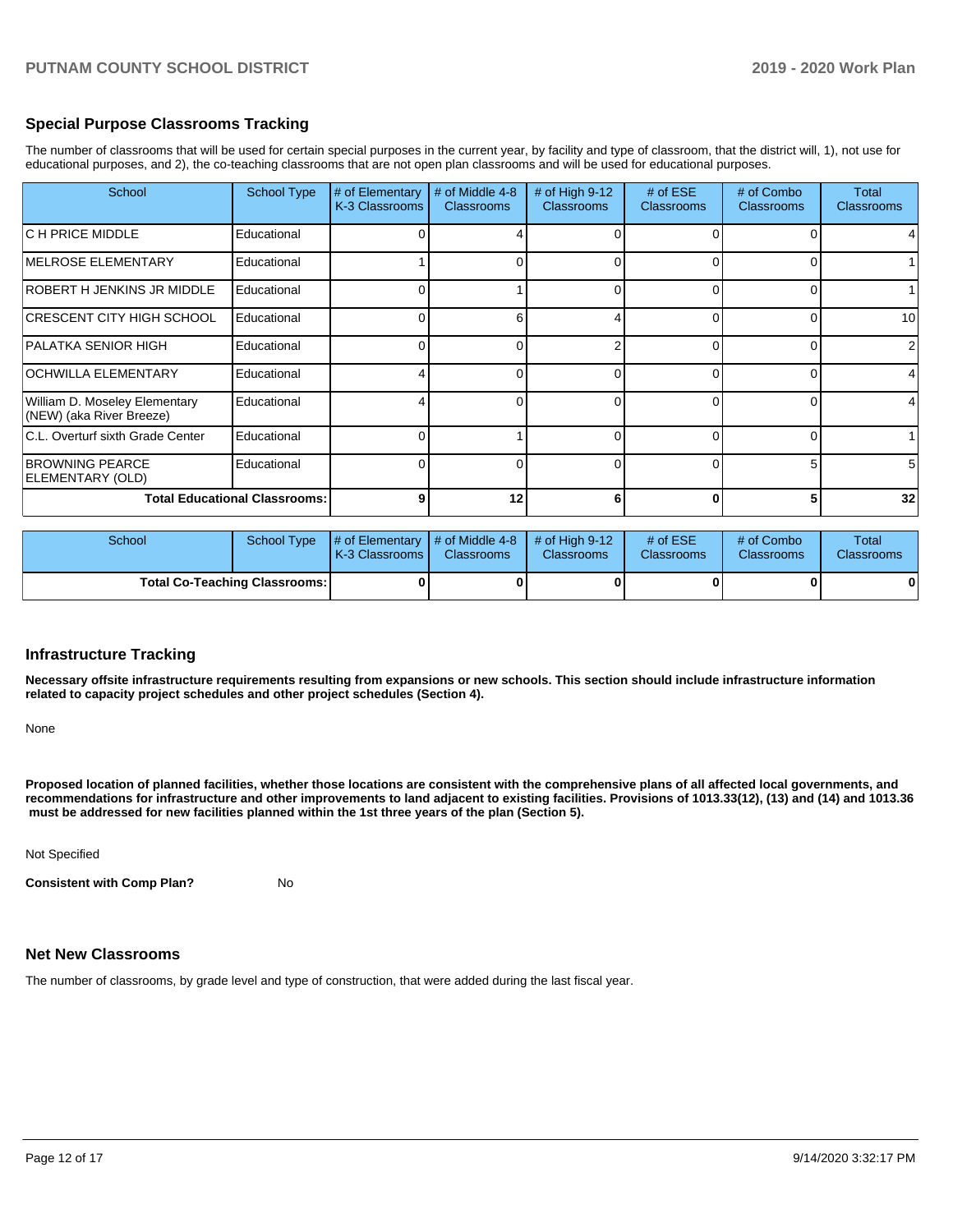| List the net new classrooms added in the 2018 - 2019 fiscal year.                                                                                       |                              |                            |                                |                        | List the net new classrooms to be added in the 2019 - 2020 fiscal<br>year. |                            |                                |                        |
|---------------------------------------------------------------------------------------------------------------------------------------------------------|------------------------------|----------------------------|--------------------------------|------------------------|----------------------------------------------------------------------------|----------------------------|--------------------------------|------------------------|
| 'Classrooms" is defined as capacity carrying classrooms that are added to increase<br>capacity to enable the district to meet the Class Size Amendment. |                              |                            |                                |                        | Totals for fiscal year 2019 - 2020 should match totals in Section 15A.     |                            |                                |                        |
| Location                                                                                                                                                | $2018 - 2019$ #<br>Permanent | $2018 - 2019$ #<br>Modular | $2018 - 2019$ #<br>Relocatable | $2018 - 2019$<br>Total | $2019 - 2020$ #<br>Permanent                                               | $2019 - 2020$ #<br>Modular | $2019 - 2020$ #<br>Relocatable | $2019 - 2020$<br>Total |
| Elementary (PK-3)                                                                                                                                       |                              |                            |                                |                        |                                                                            |                            |                                |                        |
| Middle (4-8)                                                                                                                                            |                              |                            |                                |                        |                                                                            |                            |                                | 0                      |
| High (9-12)                                                                                                                                             |                              |                            |                                |                        |                                                                            |                            |                                | ΩI                     |
|                                                                                                                                                         |                              |                            |                                |                        |                                                                            |                            |                                |                        |

### **Relocatable Student Stations**

Number of students that will be educated in relocatable units, by school, in the current year, and the projected number of students for each of the years in the workplan.

| <b>Site</b>                                               | 2019 - 2020 | 2020 - 2021 | 2021 - 2022 | 2022 - 2023 | 2023 - 2024    | 5 Year Average   |
|-----------------------------------------------------------|-------------|-------------|-------------|-------------|----------------|------------------|
| <b>INTERLACHEN SENIOR HIGH</b>                            | 15          | 65          | 65          | $\Omega$    | $\Omega$       | 29               |
| C H PRICE MIDDLE                                          | 10          | 10          | 10          | $\Omega$    | $\Omega$       | $6 \overline{6}$ |
| MELROSE ELEMENTARY                                        | 18          | 18          | 18          | $\Omega$    | $\Omega$       | 11               |
| <b>JAMES A LONG ELEMENTARY</b>                            | 58          | 36          | 36          | $\Omega$    | $\Omega$       | 26               |
| <b>ROBERT H JENKINS JR MIDDLE</b>                         | 22          | 22          | 22          | $\Omega$    | $\Omega$       | 13               |
| <b>INTERLACHEN ELEMENTARY</b>                             | 142         | 146         | 146         | $\Omega$    | $\Omega$       | 87               |
| BROWNING PEARCE ELEMENTARY (NEW)                          | 93          | 137         | 137         | $\Omega$    | $\Omega$       | 73               |
| GEORGE C. MILLER MIDDLE SCHOOL                            | 66          | 44          | 44          | $\Omega$    | $\overline{0}$ | 31               |
| MIDDLETON BURNEY ELEMENTARY                               | 154         | 154         | 154         | $\Omega$    | $\Omega$       | 92               |
| CRESCENT CITY HIGH SCHOOL                                 | 50          | 50          | 50          | $\Omega$    | $\overline{0}$ | 30               |
| PALATKA SENIOR HIGH                                       | 40          | $\mathbf 0$ | $\Omega$    | $\Omega$    | $\overline{0}$ | 8                |
| ELEANOR H MILLER SCHOOL                                   | 77          | 97          | 97          | $\Omega$    | 0              | 54               |
| <b>OCHWILLA ELEMENTARY</b>                                | 18          | 18          | 18          | $\Omega$    | $\overline{0}$ | 11               |
| William D. Moseley Elementary (NEW) (aka River<br>Breeze) | 36          | 36          | 36          | $\Omega$    | $\overline{0}$ | 22               |
| Q.I. ROBERTS JUNIOR SENIOR HIGH SCHOOL                    | 132         | 65          | 65          | $\Omega$    | $\overline{0}$ | 52               |
| C.L. Overturf sixth Grade Center                          | $\Omega$    | $\mathbf 0$ | $\Omega$    | $\Omega$    | 0              | $\overline{0}$   |
| <b>NORTH EAST FLORIDA EDUCATION</b><br><b>CONSORTIUM</b>  | $\Omega$    | $\mathbf 0$ | $\Omega$    | $\Omega$    | 0              | $\overline{0}$   |
| BROWNING PEARCE ELEMENTARY (OLD)                          | $\Omega$    | $\Omega$    | $\Omega$    | $\Omega$    | $\Omega$       | $\overline{0}$   |
| WILLIAM D MOSELEY ELEMENTARY (OLD)                        | 22          | 22          | 22          | $\Omega$    | $\Omega$       | 13               |
| <b>MELLON ELEMENTARY</b>                                  | 153         | 153         | 153         | $\Omega$    | $\Omega$       | 92               |
| <b>KELLEY SMITH ELEMENTARY</b>                            | 110         | 100         | 100         | $\Omega$    | $\Omega$       | 62               |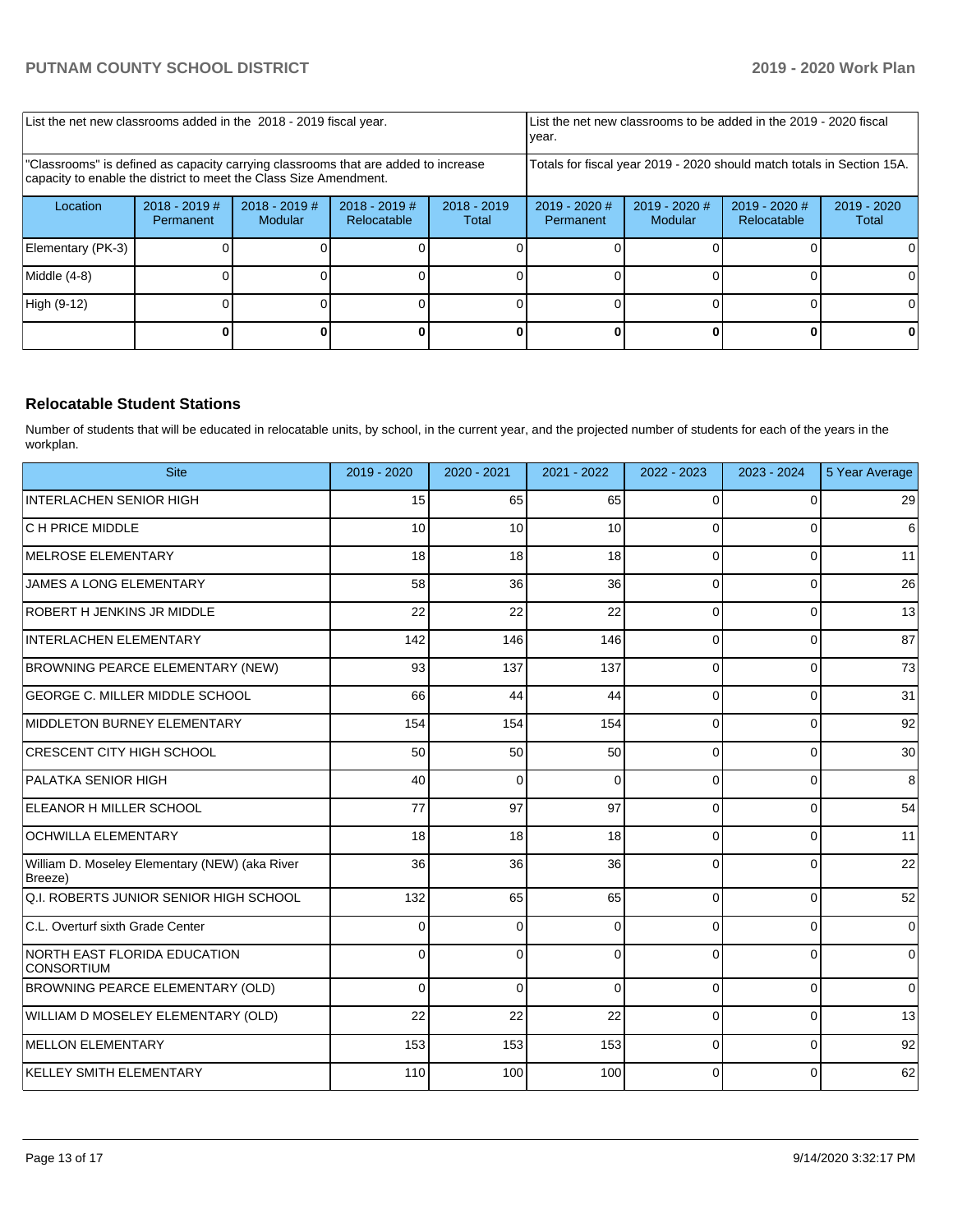| <b>Totals for PUTNAM COUNTY SCHOOL DISTRICT</b>   |       |         |       |       |       |       |
|---------------------------------------------------|-------|---------|-------|-------|-------|-------|
| Total students in relocatables by year.           | 1,216 | 1.173 l | 1,173 |       | 01    | 712   |
| Total number of COFTE students projected by year. | 9,849 | 9.736   | 9,643 | 9,605 | 9,506 | 9,668 |
| Percent in relocatables by year.                  | 12%   | 12 %    | 12 %  | 0%    | 0 % I | 7 %   |

### **Leased Facilities Tracking**

Exising leased facilities and plans for the acquisition of leased facilities, including the number of classrooms and student stations, as reported in the educational plant survey, that are planned in that location at the end of the five year workplan.

| Location                                                  | # of Leased<br>Classrooms 2019 -<br>2020 | <b>FISH Student</b><br><b>Stations</b> | Owner      | # of Leased<br>Classrooms 2023 -<br>2024 | <b>FISH Student</b><br><b>Stations</b> |
|-----------------------------------------------------------|------------------------------------------|----------------------------------------|------------|------------------------------------------|----------------------------------------|
| C.L. Overturf sixth Grade Center                          | $\Omega$                                 | $\Omega$                               |            | $\Omega$                                 | ი                                      |
| MELLON ELEMENTARY                                         | $\Omega$                                 | $\Omega$                               |            | $\Omega$                                 |                                        |
| KELLEY SMITH ELEMENTARY                                   | $\Omega$                                 |                                        | 0 ModSpace | $\Omega$                                 | n                                      |
| <b>INTERLACHEN SENIOR HIGH</b>                            | $\Omega$                                 | $\Omega$                               |            | $\Omega$                                 | 0                                      |
| <b>C H PRICE MIDDLE</b>                                   | $\Omega$                                 | $\Omega$                               |            | 0                                        | 0                                      |
| William D. Moseley Elementary (NEW) (aka River<br>Breeze) | $\mathbf{0}$                             | $\Omega$                               |            | $\Omega$                                 | 0                                      |
| NORTH EAST FLORIDA EDUCATION CONSORTIUM                   | $\Omega$                                 | $\Omega$                               |            | $\Omega$                                 | 0                                      |
| Q.I. ROBERTS JUNIOR SENIOR HIGH SCHOOL                    | $\Omega$                                 | $\Omega$                               |            | $\Omega$                                 | 0                                      |
| <b>GEORGE C. MILLER MIDDLE SCHOOL</b>                     | $\Omega$                                 | $\Omega$                               |            | $\Omega$                                 | 0                                      |
| <b>CRESCENT CITY HIGH SCHOOL</b>                          | 0                                        | 0                                      |            | 0                                        | 0                                      |
| PALATKA SENIOR HIGH                                       | 0                                        | 0                                      |            | $\Omega$                                 | 0                                      |
| ELEANOR H MILLER SCHOOL                                   | $\Omega$                                 | 0                                      |            | 0                                        | 0                                      |
| <b>OCHWILLA ELEMENTARY</b>                                | $\Omega$                                 | 0                                      |            | $\Omega$                                 | 0                                      |
| MELROSE ELEMENTARY                                        | $\Omega$                                 | $\Omega$                               |            | $\Omega$                                 | 0                                      |
| ROBERT H JENKINS JR MIDDLE                                | $\Omega$                                 | 0                                      |            | $\Omega$                                 | n                                      |
| INTERLACHEN ELEMENTARY                                    | 0                                        | 0                                      |            | $\Omega$                                 |                                        |
| BROWNING PEARCE ELEMENTARY (NEW)                          | $\Omega$                                 | $\Omega$                               |            | $\Omega$                                 | U                                      |
| BROWNING PEARCE ELEMENTARY (OLD)                          | $\Omega$                                 | $\Omega$                               |            | $\Omega$                                 | 0                                      |
| MIDDLETON BURNEY ELEMENTARY                               | $\overline{2}$                           | 36                                     |            | $\Omega$                                 | 0                                      |
| WILLIAM D MOSELEY ELEMENTARY (OLD)                        | 20                                       | 365                                    |            | $\Omega$                                 | $\Omega$                               |
| JAMES A LONG ELEMENTARY                                   | $\Omega$                                 | $\Omega$                               |            | $\Omega$                                 | 0                                      |
|                                                           | 22                                       | 401                                    |            | ŋ                                        | U                                      |

### **Failed Standard Relocatable Tracking**

Relocatable units currently reported by school, from FISH, and the number of relocatable units identified as 'Failed Standards'.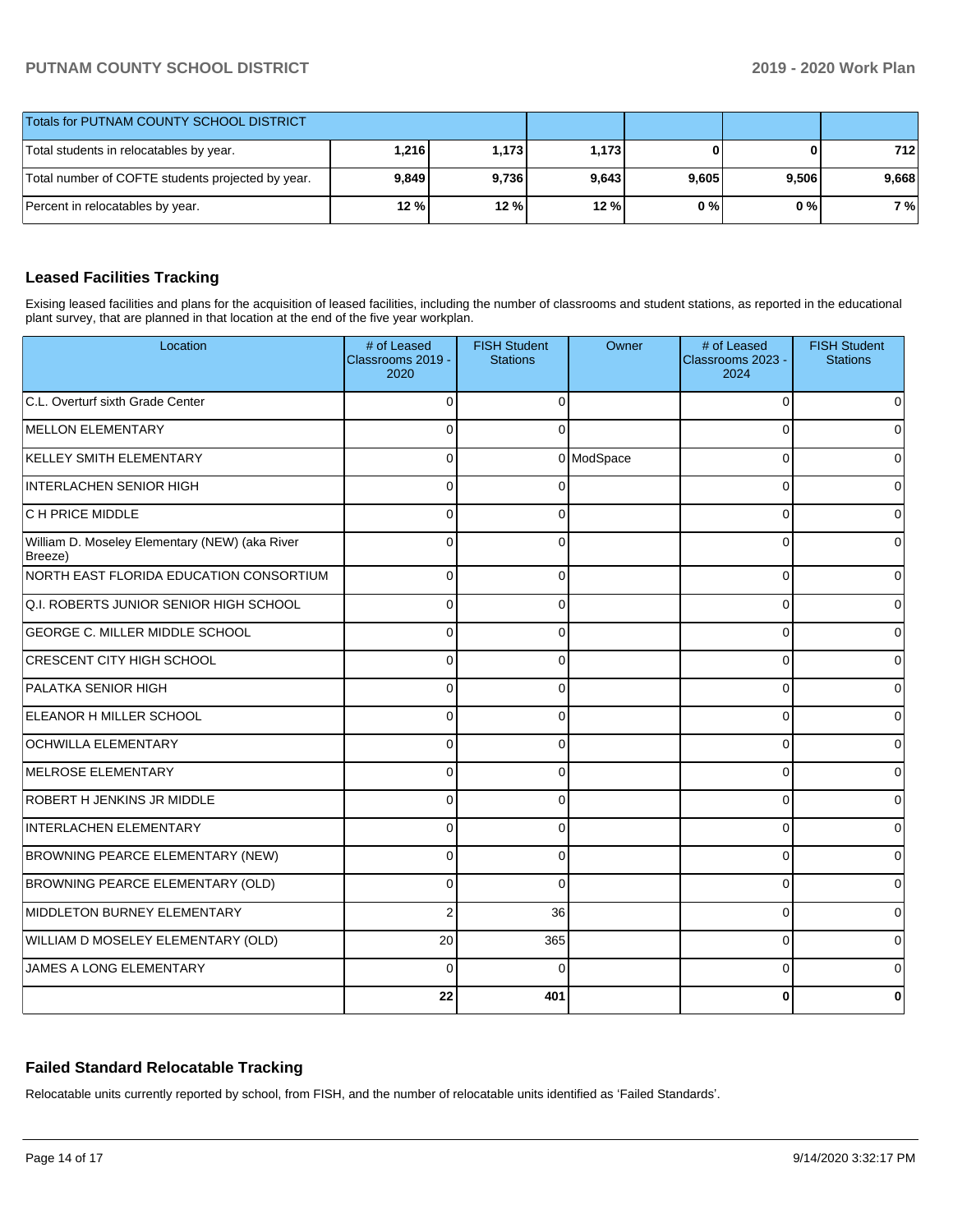Nothing reported for this section.

# **Planning**

### **Class Size Reduction Planning**

**Plans approved by the school board that reduce the need for permanent student stations such as acceptable school capacity levels, redistricting, busing, year-round schools, charter schools, magnet schools, public-private partnerships, multitrack scheduling, grade level organization, block scheduling, or other alternatives.**

None

#### **School Closure Planning**

**Plans for the closure of any school, including plans for disposition of the facility or usage of facility space, and anticipated revenues.** 

None

# **Long Range Planning**

#### **Ten-Year Maintenance**

District projects and locations regarding the projected need for major renovation, repair, and maintenance projects within the district in years 6-10 beyond the projects plans detailed in the five years covered by the work plan.

Nothing reported for this section.

### **Ten-Year Capacity**

Schedule of capital outlay projects projected to ensure the availability of satisfactory student stations for the projected student enrollment in K-12 programs for the future 5 years beyond the 5-year district facilities work program.

Nothing reported for this section.

### **Ten-Year Planned Utilization**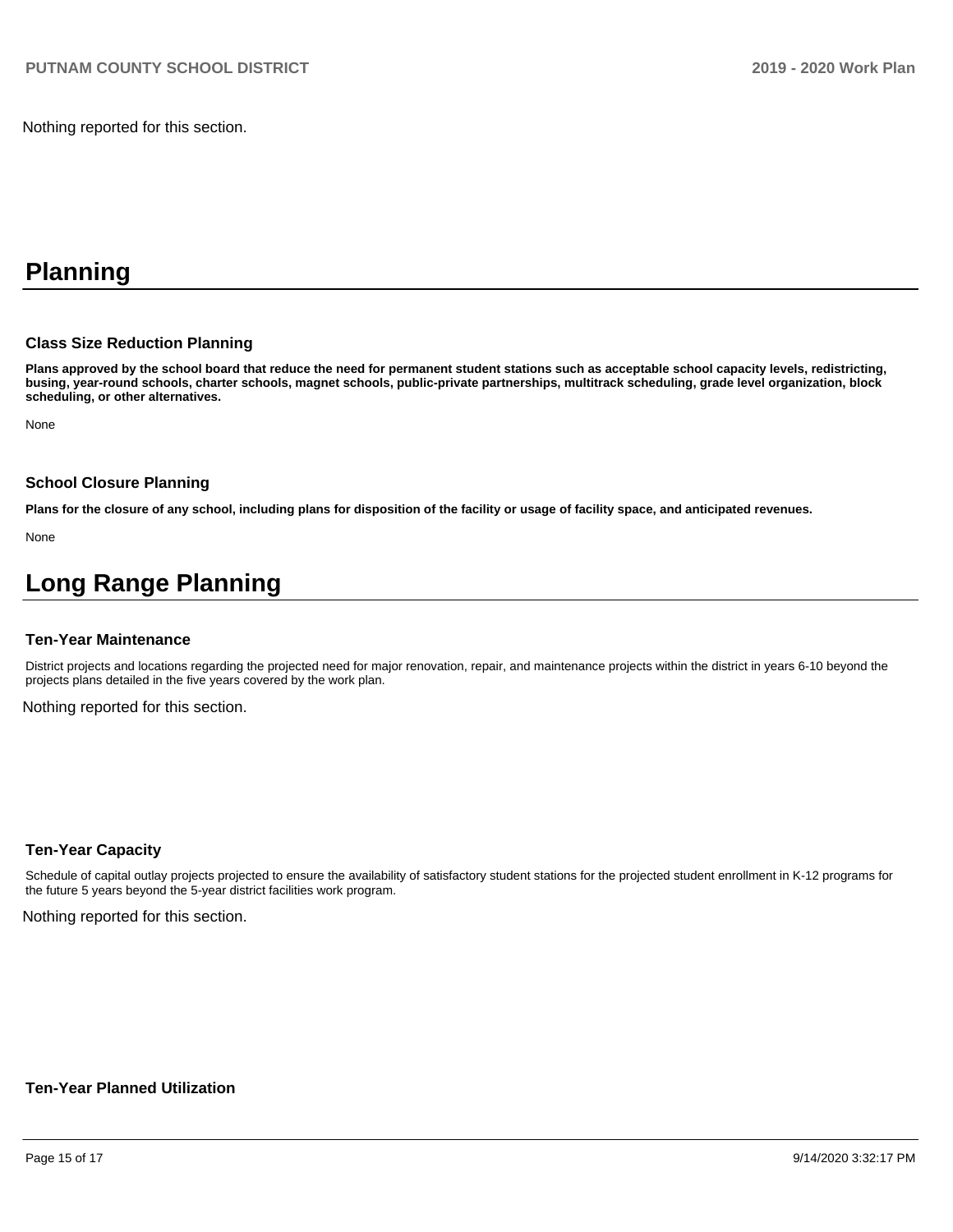Schedule of planned capital outlay projects identifying the standard grade groupings, capacities, and planned utilization rates of future educational facilities of the district for both permanent and relocatable facilities.

| <b>Grade Level Projections</b>   | <b>FISH</b><br>Student<br><b>Stations</b> | <b>Actual 2018 -</b><br>2019 FISH<br>Capacity | Actual<br>$2018 -$<br>2019<br><b>COFTE</b> | Actual 2018 - 2019<br><b>Utilization</b> | Actual 2019 - 2020 / 2028 - 2029 new<br>Student Capacity to be added/removed | Projected 2028<br>2029 COFTE | Projected 2028 -<br>2029 Utilization |
|----------------------------------|-------------------------------------------|-----------------------------------------------|--------------------------------------------|------------------------------------------|------------------------------------------------------------------------------|------------------------------|--------------------------------------|
| Elementary - District<br> Totals | 6.905                                     | 6,905                                         | 4,978.15                                   | 72.09%                                   |                                                                              | 4.649                        | 67.33 %                              |
| Middle - District Totals         | 4.187                                     | 3.765                                         | 2.630.78                                   | 69.88 %                                  |                                                                              | 2.070                        | 54.98 %                              |
| High - District Totals           | 4.702                                     | 4,338                                         | 2,258.95                                   | 52.07 %                                  |                                                                              | 2.180                        | 50.25 %                              |
| Other - ESE, etc                 | 702                                       | 271                                           | 121.44                                     | 44.65 %                                  |                                                                              | 70                           | 25.83 %                              |
|                                  | 16,496                                    | 15,279                                        | 9,989.32                                   | 65.38 %                                  |                                                                              | 8,969                        | 58.70 %                              |

**Combination schools are included with the middle schools for student stations, capacity, COFTE and utilization purposes because these facilities all have a 90% utilization factor. Use this space to explain or define the grade groupings for combination schools.** 

No comments to report.

### **Ten-Year Infrastructure Planning**

**Proposed Location of Planned New, Remodeled, or New Additions to Facilities in 06 thru 10 out years (Section 28).**

Nothing reported for this section.

Plans for closure of any school, including plans for disposition of the facility or usage of facility space, and anticipated revenues in the 06 thru 10 out **years (Section 29).**

Nothing reported for this section.

### **Twenty-Year Maintenance**

District projects and locations regarding the projected need for major renovation, repair, and maintenance projects within the district in years 11-20 beyond the projects plans detailed in the five years covered by the work plan.

Nothing reported for this section.

### **Twenty-Year Capacity**

Schedule of capital outlay projects projected to ensure the availability of satisfactory student stations for the projected student enrollment in K-12 programs for the future 11-20 years beyond the 5-year district facilities work program.